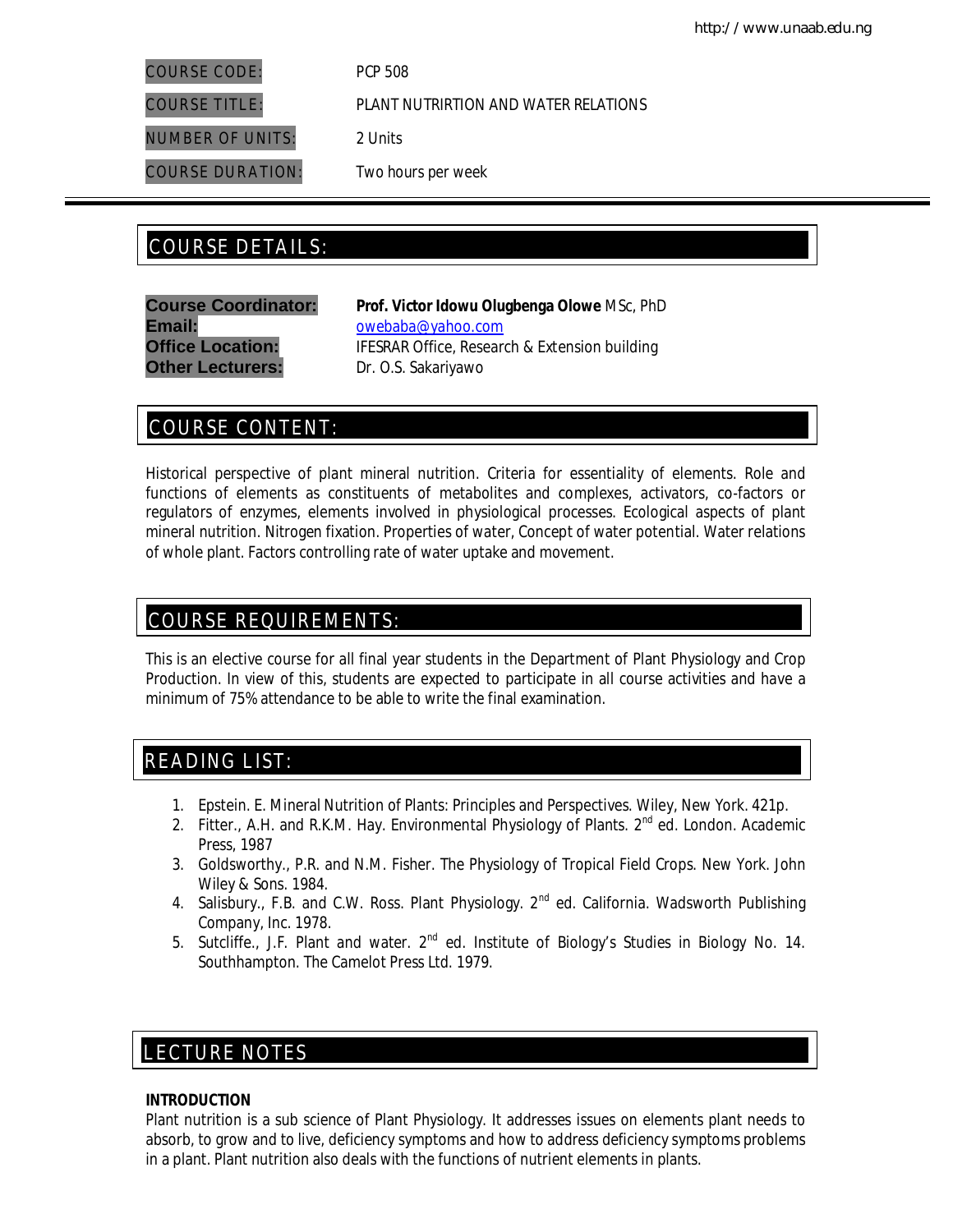## **SCOPE OF MINERAL NUTRITION**

Plant mineral nutrition has two (2) major aspects:

- i) Acquisition of mineral nutrient.
- ii) Functions of those minerals in the plant.

#### **i. Acquisition of Mineral Nutrients**

All living things consist of atoms of bio-chemical elements. The ultimate reservoirs of these elements on earth are the rocks, oceans and the atmosphere. Rocks are weathered into soil. Oceans and the water that is released into lakes, streams and soils as well as the atmosphere itself make up the compounds, aggregates, solution and gases which living organisms mine/ exploit for the elements, which plants absorb to form their bodies. Only green plants and certain microorganisms are capable of extracting simple ions and inorganic compounds from the environment without having to rely on complex energy rich compounds previously synthesized by other living organisms. These organisms are autotrophic. The photosynthetic plants, algae in oceans, streams and lakes and the green plants on land are by far the most important agents in the primary acquisition of elements from the external environment. Once these elements are acquired, they are translocated.

#### **ii. Functions of Nutrients**

If one of the elements essential to the plant is present in the environment in insufficient amount/unavailable forms or in difficultly available forms, the deficiencies of these elements in the cells of plant will bring about derangement or destruction in metabolism e.g. P- fruiting, rooting, flowering, N – Vegetative growth (yellowing). These metabolic disturbances will manifest in visible symptoms such as stunted growth, yellowish/purpling of leaves and other abnormalities. These symptoms of deficiency are characteristic for a given element. However, they depend also on the severity of deficiency, the particular specie of plant and many other environmental factors and state of the plant (healthy or not). All these reasons put together will make us focus attention on the functional role of elements in the metabolism of plants. The elements also constitute structural components of compounds and metabolites in the plant.

#### **Translocation**

Cells of most algae and other aquatic plants are also exposed to the aqueous medium in which they flow. They take up water and solute from it  $(H<sub>2</sub>O)$ . Terrestrial green plants have tissues that are far removed from the soil, which is the source of water and organic nutrient. In these land plants, there are elaborate structures and mechanisms, which effect a long distance translocation of water and solute within the plant bodies.

#### **Heredity and Environment**

All physiological performances of plants including the nutritional characteristics are a function of their genetic constitution and their environment. The great diversity of soil which is the main mineral medium of mineral nutrient constitute a neutral inter-place between heredity and environment in which they live. Plants are adapted genetically and physically for this soil diversity. This aspect is stressed in the ecological aspect of plant nutrition.

### **Three important aspects of Plant Mineral Nutrition**

- i. Materials and conditions that must be provided by the environment if plants are to grow normally.
- ii. Movement into and distribution of the elements through the plants.
- iii. Involvement of the organs of the plants in their metabolism for growth and structure.

# **HISTORICAL PERSPECTIVE OF PLANT NUTRITION**

Early theories on how plants derive their raw materials and how these raw materials were converted within the plants to provide increase in growth, weight and size were philosophical (speculatory) in the absence of the knowledge of chemistry and experimental techniques. The advancement of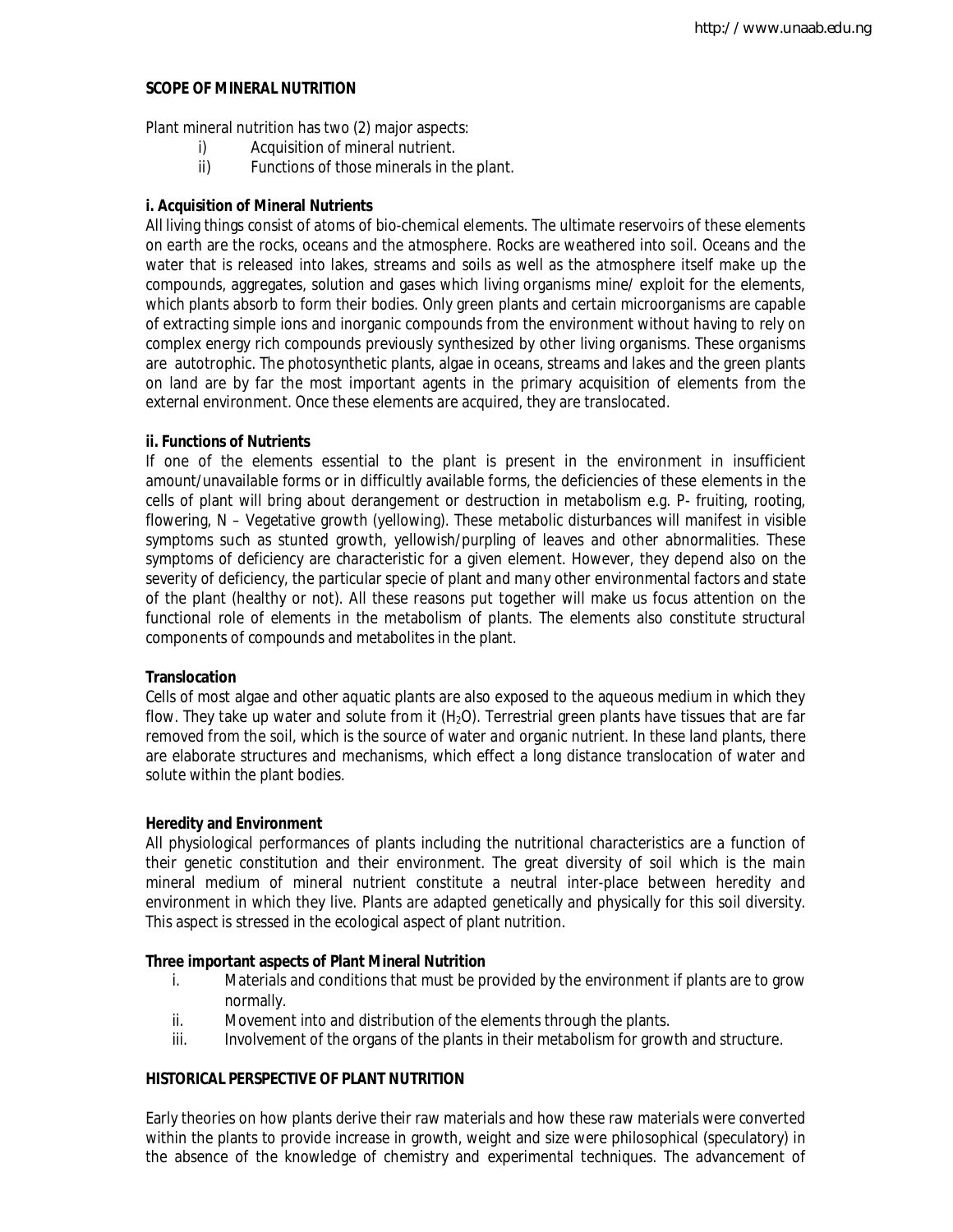science was hindered because of this situation, paricularly by the general acceptance of a speculative scheme that was advanced by the Greek national philosopher called Aristotle (384-322 B.C). He held the view that all matter consisted of four elements:

- i) Earth<br>ii) Water
- Water
- iii) Air
- iv) Fire

He was a tutor of Alexander the Great.

# **Rationalization of Aristotle**

- i) Plants have no digestive tract for modifying food from the environment.
- ii) Plants obtained from the soil food that was preformed (already established or made suitable for plant growth and development).
- iii) Plants play passive role in nutrition.

Aristotle's opinion held sway for over 2000 years until the beginning of modern science in the 16<sup>th</sup> century. Theophrastus (371 – 285**)** the father of Botany. He studied under Aristotle and Platum. He made remarkable observations on plants especially in areas of ecology and physiology. However, his efforts were not related to Plant nutrition.

# **Two (2) schools of thought predominated:**

- i) Water theory
- ii) Humus theory

# **Water Theory**

Water theory stated that plants derive most if not all of their substances from water.

# **Humus Theory**

It stated that plants feed only on decaying animals or vegetative matter.

The advantage of water theory is that plants in aqueous solution absorb the inorganic nutrients from aqueous solution.

The advantage of humus theory is that saprophytic plants depend entirely on decaying animals and vegetative matter. However, this is not true for all photosynthetic plants.

**A. Nicholas de Cusa** (1450BC) recognized that plants take up ash constituents in small amount from the soil and these are conveyed in the water, which forms the bulk of the plant.

**B. Job van Helmont** (1577-1644BC) was a Belgian physician. He was honoured as being the first man to conduct qualitative experiment in plant nutrition. He investigated the source of materials that plants are composed of.

Hypothesis: That all vegetable matter immediately and materially arise from elements of water alone.

- i) He took a pot
- ii) He put 200 pounds (lbs) of oven-dried soil.
- iii) He soaked the soil with water
- iv) He planted a willow shoot of 5lbs.

After five years, the willow shoot had grown to about 169lbs 3oz. the pot was constantly irrigated daily with rain or distilled water. He covered the soil to prevent dirt from entering. After five years, he dried the soil and found that the weight was still 200lbs but short of 2oz. so he concluded that, the 164 lbs of wood had arisen from the water alone.

# **Importance/Appraisal**

- i) This was one of the first controlled experiments.
- i) It was a well planned, carefully executed and accurately described.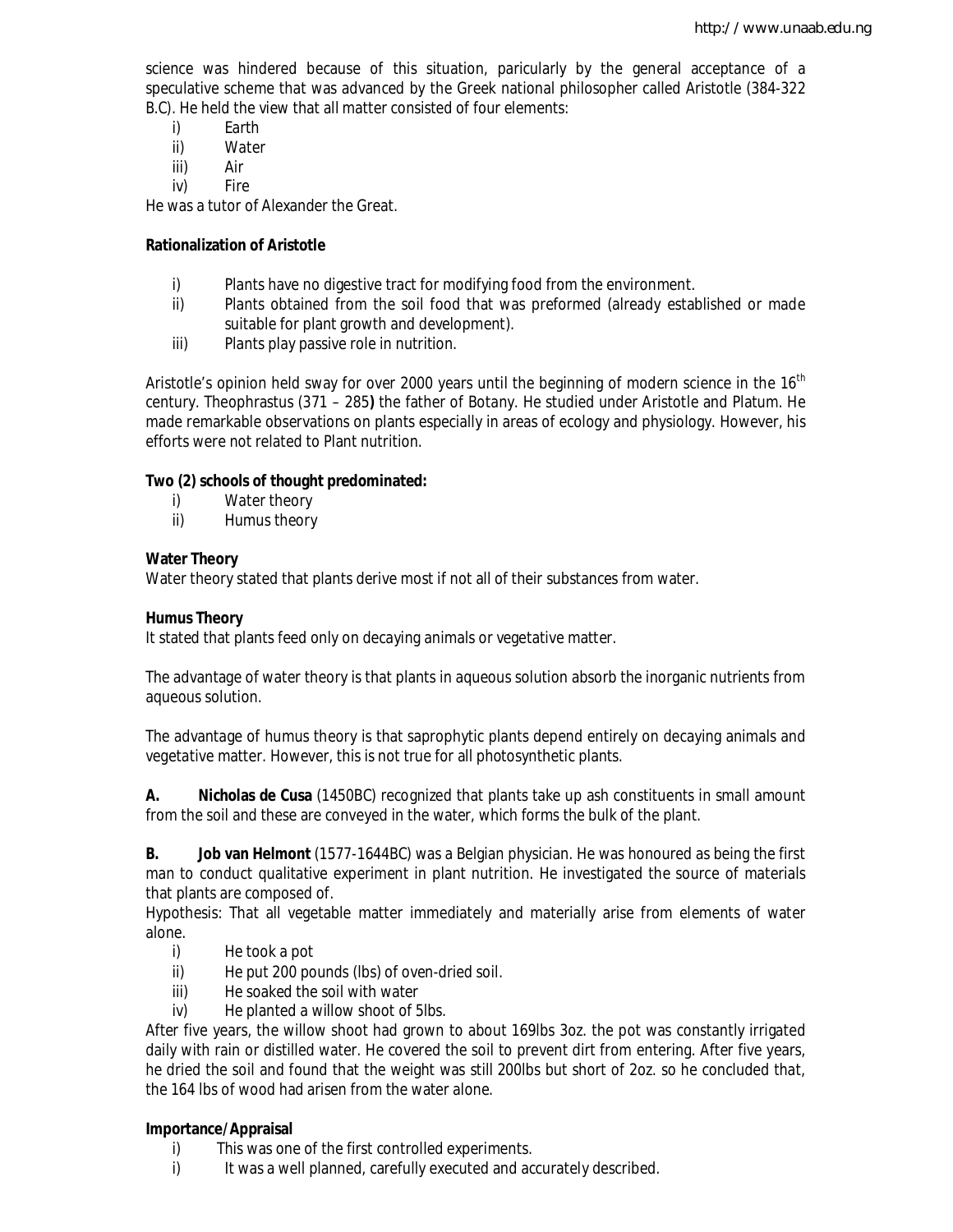ii) It was the first qualitative attempt to gain insight into the origin of increase in fresh weight of a plant.

However, He overlooked the importance of atmosphere in plant growth. The 2oz difference in the weight of the soil was overlooked.

**C. John Woodward** (1656-1728BC) his work demonstrates the importance of mineral matter to plant growth. His experiment was the earliest recorded experiment. He grew plant in water from four different sources;

- Rain water

*Result:*

– Water from river Thames

– Water from Hyde Park conduit

– Water from Hyde Park and mould.

| RESUIL.                           |                 |                       |                  |  |
|-----------------------------------|-----------------|-----------------------|------------------|--|
| Water source                      | Weight of plant | Weight of plant after | Mean of weight** |  |
|                                   |                 | exp.                  |                  |  |
| Rain water                        | 285             | 45.75                 | 17.5             |  |
| Water from river Thames           | 28              | 54                    | 26               |  |
| Water from Hyde Park              | 110             | 249                   | 139              |  |
| Water from Hyde Park and<br>mould | 92              | 376                   | 284              |  |

## **Appraisal**

All the plants had adequate water, therefore all the plants could have made equal growth had nothing been added. However, the amount of growth increased with the impurity of water. He concluded that vegetables are not formed from water alone but from certain peculiar terrestrial matter. A great part of terrestrial matter mixed with the water passes on into the plant along with water. He therefore concluded that the earth (soil) and not water constitutes vegetable.

**D. STEVEN HALES:** This is the father of plant physiology. The highest award by the American Association of Physiology. He was interested in sap of plants and he made measurement of the amount of water absorbed and transpired by plants. He related this amount to the area of the root surface through which the water was absorbed and area of leave surfaces through which it was transpired and calculate relative velocity of water movement through a unit of root surface and unit area of leaf surface. He wrote a book titled 'The Vegetable Statics' in 1727. The book describes several experiments in plant physiology. He had a passion for exact measurement.

**E. Ingen Housz (1730 – 1799):** He discovered that light was essential for evolution of oxygen for green plants. He also observed that green plants give carbohydrate in the darkness and nongreen plants give out both carbohydrate and oxygen in the darkness. His work also shows that leaves are the primary organs of food production and carbon from carbohydrate is the primary source of carbon for plants inspite of its low concentration in the air.

**F. Jean Senebier (1742 – 1809):** He demonstrated that only the green portion of leaves were photosynthetically active. He repeated several experiments of Ingen Housz. He was the first investigator to give a reasonable insight into photosynthesis. He found out that the amount of O2 given out by green plants kept in water was proportional to the concentration of CO2 dissolved in water. He also showed that it was light and not the heat from the sun, which induces giving off O2. He also published a book called 'Physiologia Vegetale, 1800.'

### **DRY MATTER**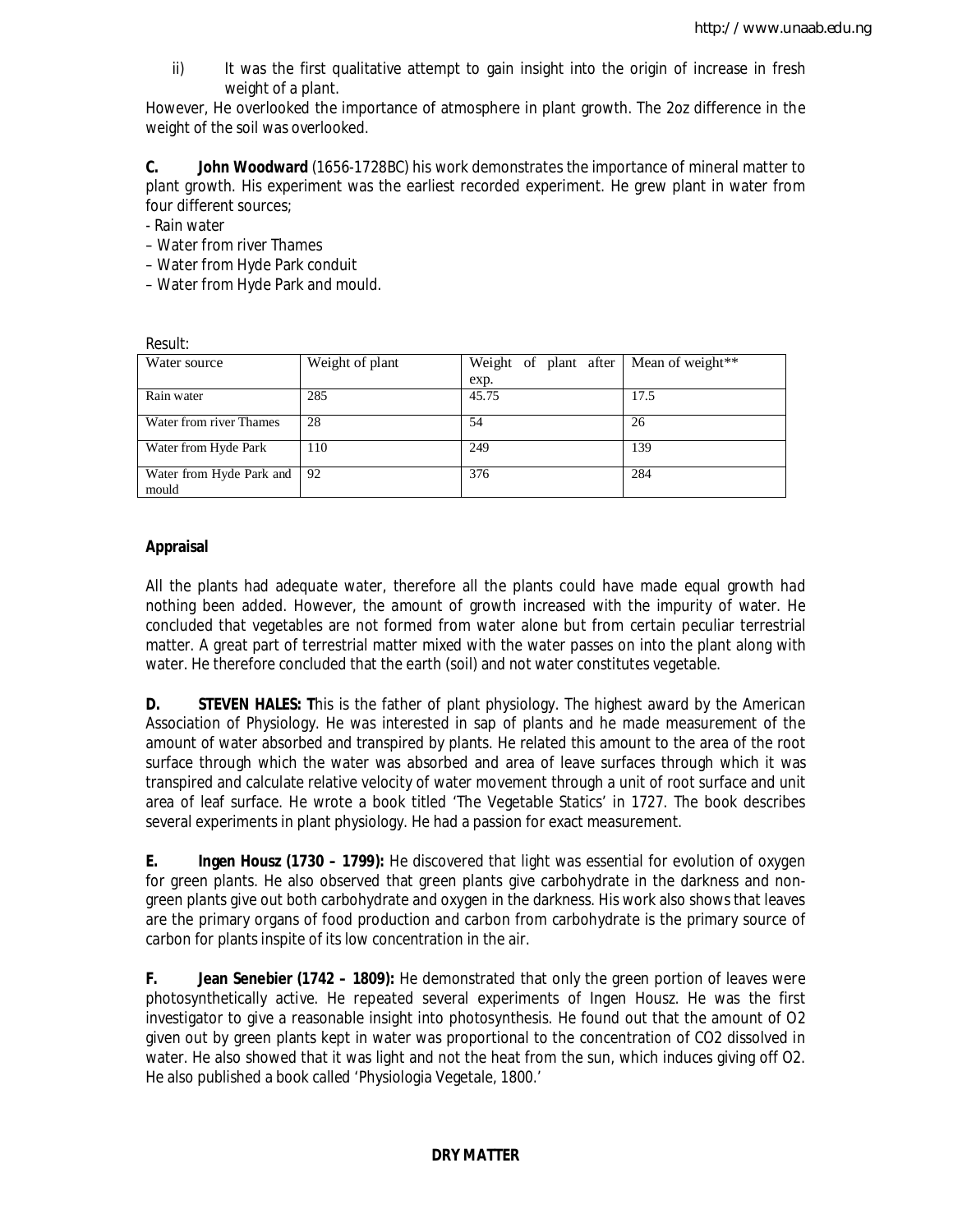When fresh plant materials are dried at  $70^{\circ}$ C for 24-48hrs, the dry matter remaining will be roughly 10-20% of the initial fresh weight. The results of chemical analysis of plant tissues are always expressed based on their dry matter rather than on their fresh weight. Fresh weight is a variable changing with time of the day, amount of water in the soil, soil temperature, wind velocity and other factors. Over 90% of dry weights of most dry matter contain carbon, hydrogen and oxygen e.g. in maize, C is about 43.5%. O is 44.3% and H is 6.2%. The bulk of the dry weight of plant is due to the cell walls, which consist mainly of cellulose and lignin. Surrounded by the cell wall is the cytoplasm i.e. the sum total of the protein and other chemical entities (lipids, amino acids, organic acids and other elements) which make up the living machinery of the cell.

#### **Mineral composition**

If only 10-20% of fresh weight of a plant is the dry matter and all of these except C, H and O, it follows that all the other elements (except C, H and O) together account for only 1.5% of the fresh weight of plants. To determine the mineral element content of the plant, the investigator ashes the dry plant material thereby removing the organic C compound and then analyzing the ash for the element for which he is interested.

| Element      | % of dry matter |
|--------------|-----------------|
| Carbon       | 43.6            |
| Oxygen       | 44.4            |
| Hydrogen     | 6.2             |
| Nitrogen     | 1.5             |
| Sulfur       | 0.16            |
| Phosphorus   | 0.20            |
| Calcium      | 0.22            |
| Potassium    | 0.921           |
| Magnesium    | 0.179           |
| Iron         | 0.083           |
| Manganese    | 0.035           |
| Silicon      | 1.172           |
| Aluminum     | 0.107           |
| Chorine      | 0.143           |
| Undetermined | 0.933           |

#### **Percent Elemental composition of the stem, leaves, cob and grain of maize plant**

### **ESSENTIAL AND OTHER MINERAL ELEMENTS**

The presence of an element in a plant does not in itself signify that the element plays an essential role in the life of that plant. The soil contains numerous chemical elements. With sufficiently sensitive methods, a majority of the elements in the periodic table could be detected in any soil sample. Thus, a plant grown on such soil when analyzed would be found to contain at least traces of most of the elements those essential for its growth as well as others taken up because the absorption mechanism does not make absolute selection between essential and other elements.

### **Criteria for essential**

Arnon and Stout, 1937 and Epstein, 1965, developed the four (4) criteria.

- i) Deficiency of the element makes it impossible for the plant to complete the vegetative and reproductive phases of its life cycle (i.e. form viable seeds) e.g. N for vegetative growth
- ii) The deficiency symptoms must be specific for the element in question and must be prevented and corrected by only supplying that element i.e. it cannot be replaced by any other element e.g. P for flowering, rooting and fruiting.
- iii) The element must be directly involved in metabolism or it must be part of the molecule of an essential plant constituent e.g. Mg – Chlorophyll, N in proteins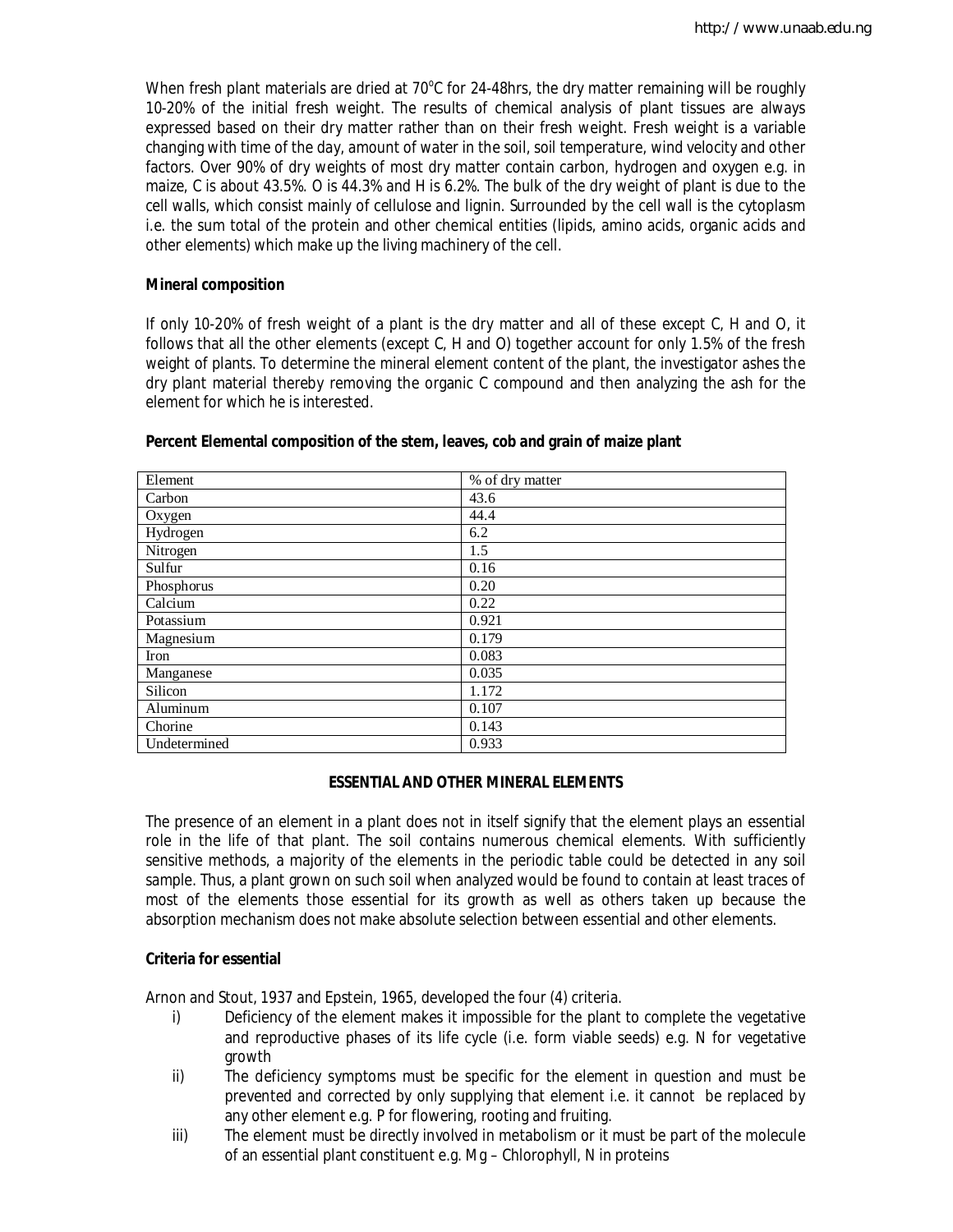iv) The deficiency symptoms described for the element must be observed in a representative number of plant families N deficiency in several plant families

#### **Macronutrients/major elements**

At present, there are seven mineral elements referred to as macro elements N, P, K, C, Mg, S and Fe. The elements are referred to as macronutrients because they are required in large quantities ≥ 1000 mg/g dry matter.

#### **Micro/minor/trace nutrients**

In addition to Fe, six other elements have been identified to be taken up by plants in relatively small amounts and they have been found to be essential. They are Mn, Cu, Zn, Bo, Mo and Cl. They are needed in quantities  $\leq 100 \mu g/g$  dry matter.

Mn is essential for oat, soybeans, tomatoes and cowpea.

Zn is essential for barley, sunflower and several types of beans.

Mo is essential for N-fixing bacteria.

#### **Elements Essential for Specific Plants under Specific Conditions**

**Co:** General requirement for higher green plants has not been established, however, Co has been found to be essential for blue-green algae. It is also essential for legumes relying on N fixation as source of N. Therefore, Co is an indirectly essential element in N-fixation by microorganism in root nodules on legumes and many non legumes.

**Vanadium (Vd):** it was found to be essential for green algae and no higher green plants has shown requirement for Vanadium.

**Na:** It has been shown to be essential for blue-green algae and angiosperms. Sugar beet needs Na.

**Si:** Plant grown in Si rich soil invariably contain appreciable amount of Si. But experiments with plants grown in nutrient solution in which Si was omitted have generally failed to show that Si is important. Rice fails to grow normally in solutions lacking Si but its essentiality has not been shown for rice.

**I:** It has been shown to be essential for marine red algae.

Some elements can partially substitute for essential elements e.g.  $Rb = K$ ,  $Sr = Ca$  in some algae and bacteria. Va = Mo in some nitrogen fixing microorganisms. Na = K in sugar beet.

Concerning essentiality of elements, it is incorrect to make an absolute statement that an element is not essential for plant growth. It is better to say that such an element is not proven essential.

| ssonaa olomonto ror moot mgnor planto |                        |                                                                            |  |
|---------------------------------------|------------------------|----------------------------------------------------------------------------|--|
| <b>Element</b>                        | <b>Chemical symbol</b> | <b>Available form</b>                                                      |  |
| Molybdenum                            | Mo                     | $MoO4$ <sup>=</sup>                                                        |  |
| Copper                                | Cu                     | $\frac{\overline{\text{Cu}^+}, \overline{\text{Cu}^{2+}}}{\text{Zn}^{+2}}$ |  |
| Zinc                                  | Zn                     |                                                                            |  |
| Manganese                             | Mn                     | $Mn^{2}$                                                                   |  |
| <b>Boron</b>                          | B                      | $H_3BO_3$                                                                  |  |
| Iron                                  | Fe                     | $Fe^{+3}$ ; $Fe^{+2}$                                                      |  |
| Chlorine                              | C1                     | CI <sup>-</sup>                                                            |  |
| Sulfur                                | S                      | $SO_4^{-2}$                                                                |  |
| Phosphorus                            | P                      | $H2PO4$ ; $HPO4$ <sup>=</sup>                                              |  |
| Magnesium                             | Mg                     | $\frac{Mg^{+2}}{CA^{+2}}$                                                  |  |
| Calcium                               | Ca                     |                                                                            |  |
| Potassium                             | K                      | $K^+$                                                                      |  |
| Nitrogen                              | N                      | $NO_{3;}NH_{4}^{+}$                                                        |  |
| Oxygen                                | O                      | $O_{2:}H_{2}O$                                                             |  |
| Carbon                                | C                      | CO <sub>2</sub>                                                            |  |
| Hydrogen                              | H                      | H <sub>2</sub> O                                                           |  |

|  | <b>Essential elements for most higher plants</b> |  |  |  |
|--|--------------------------------------------------|--|--|--|
|--|--------------------------------------------------|--|--|--|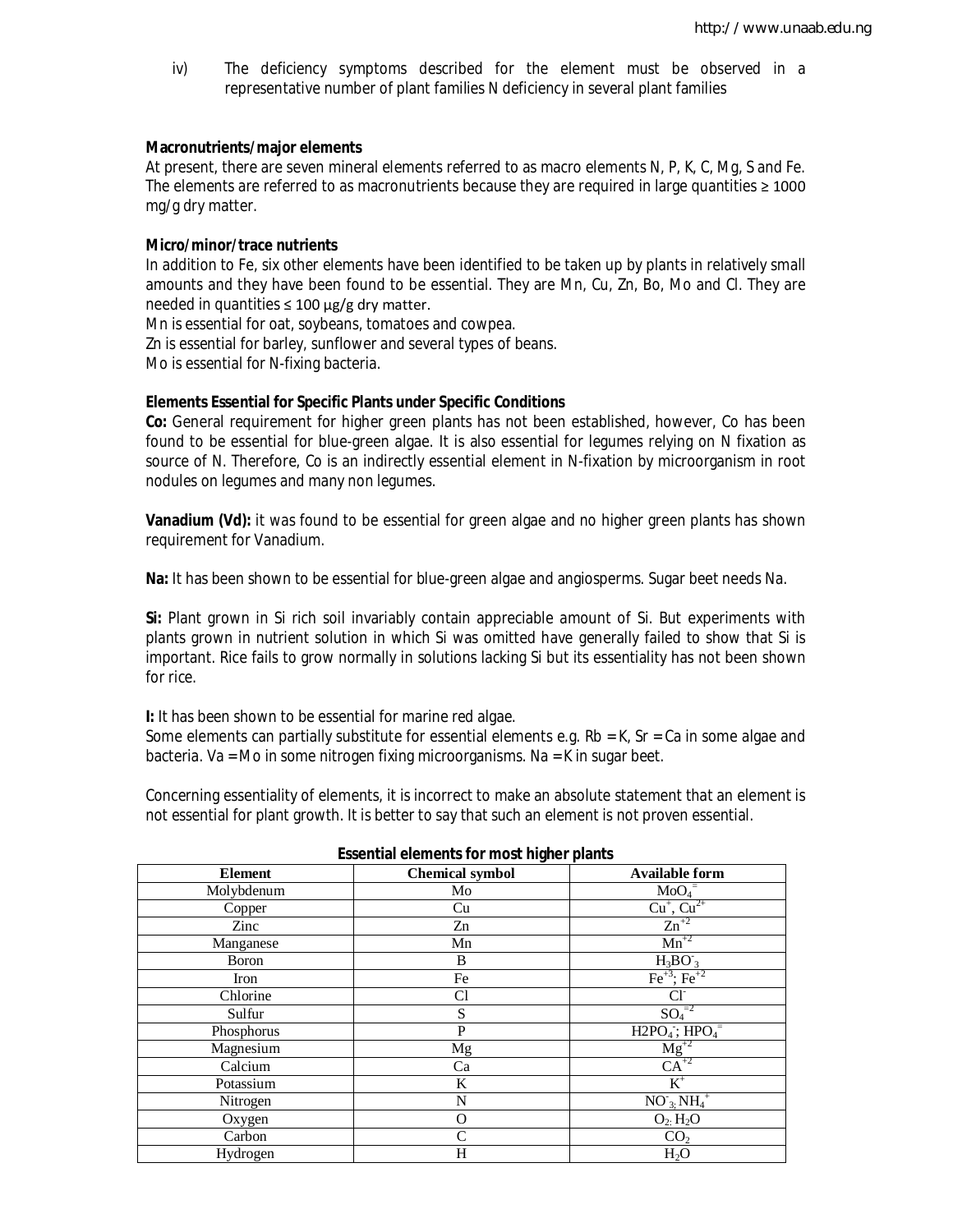#### **HYDROPONICS**

Hydroponic cultute is growing plants by immersing their roots in an aqueous nutrient solution with known concentration of nutrients.

#### **Disadvantages**

- i. Need for aeration
- ii. Frequent replacement of solution every day or two for maximum growth because certain ions are absorbed more rapidly than others thus resulting in change in pH

Many plants grow well in solutions having concentrations of essential nutrients as low as those dissolved in the soil solution, provided the solutions are replenished enough to maintain such solutions.

#### **Growth as a function of the concentration of any element in plant tissue**

When the concentration of a nutrient is in the **deficient zone** and the element is provided such that its concentration is increased in the plant, the growth rate is stimulated dramatically. After the **critical concentration** (minimal tissue concentration giving almost maximal growth), increases in concentration (fertilization) do not appreciably affect the growth rate (**adequate zone**). The adequate zone represents luxury consumption of the element. The zone is fairly wide for most elements but narrow for micro nutrients. Continued increases of these elements usually lead to toxicities and a reduced growth rate (toxic zone)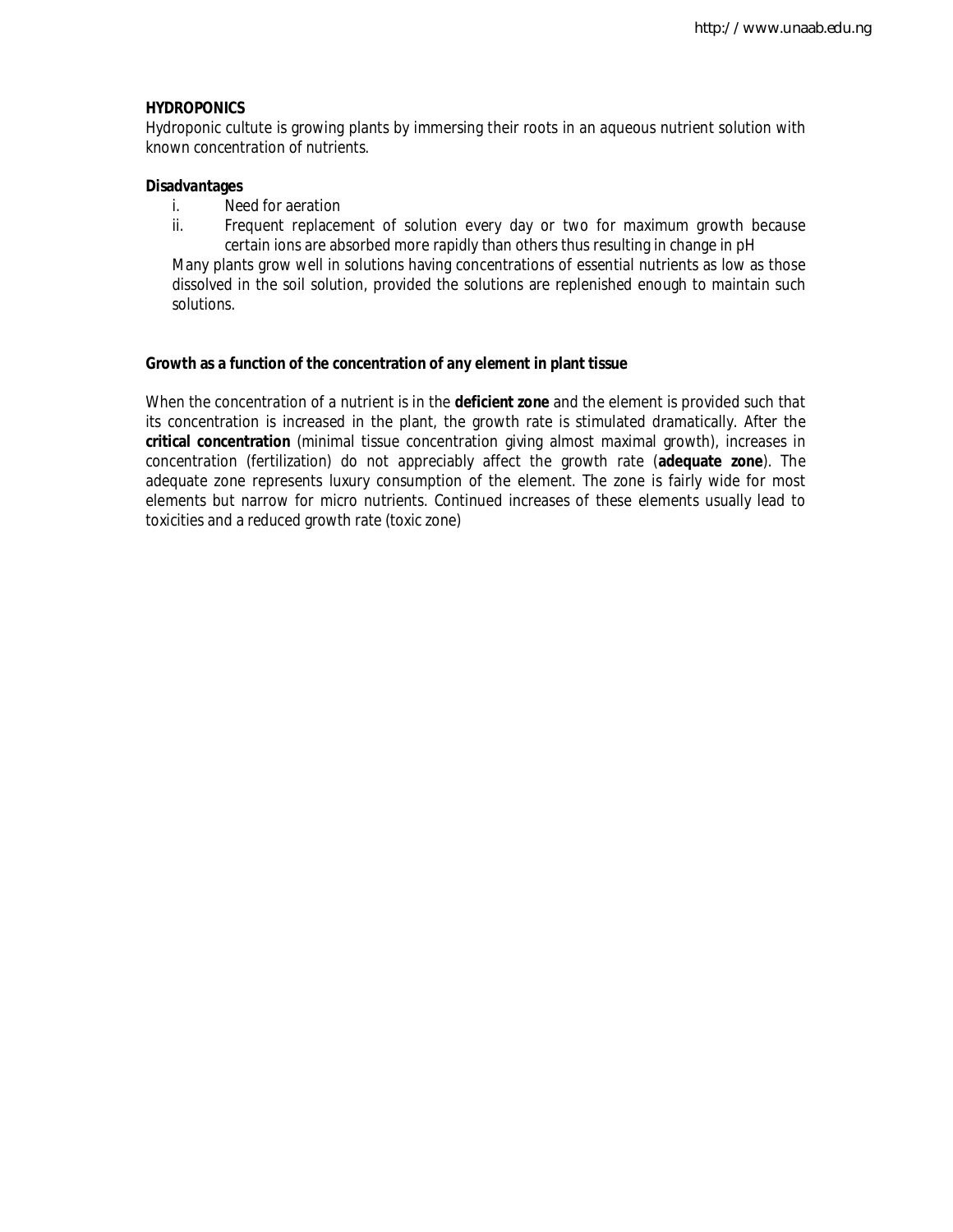# **ROLES AND FUNCTIONS OF MINERAL ELEMENTS**

- a) Constituents of metabolites or complexes
- b) Activators, cofactors, or regulators of enzymes.
- c) Elements involved in physiological processes.

# **A. Constituents of metabolites**

1. **Nitrogen:** N is the abundant after C, H and O. Protein contains about 16-18% N. N is normally absorbed as Nitrate NO<sup>3-</sup> and it is reduced and incorporated into organic compounds. N is a constituent of amino acids, nucleotides and co-enzymes. About 70% of the total leaf N is found in the chloroplast. N is also found in peptide bonds, nicotine, morphine, caffeine.

2. **Phosphorus:** Is largely absorbed as  $H^2PO^{4-}$ ,  $HPO^{4\mathbb{Z}}$  and as phosphate  $PO_4^{3-}$ . P is one of the three (3) elements that are absorbed as complex anions; the other two are nitrate and sulphate. Unlike N and S in NO<sup>3-</sup> and SO<sub>4</sub><sup>2</sup>, the P atom of the biphosphate is not reduced in the cell to any lower oxidation state. PO<sub>4</sub><sup>3</sup> plays a key role in element metabolism incorporated into ATP. It is part of the universal element currency of all living cells of whatever specie. PO $_4^3$  occurs in phospholipids including those of membranes. It also occurs in sugar phosphate in various nucleotides as coenzymes. In seeds,  $PO_4^{3}$  is stored as phytic acid or as phytin.

3. **Sulphur:** It is absorbed mainly in the form of  $SO_4^2$  ion. It is incorporated into organic compounds. It is a constituent of Sulphur containing amino acids (methionine, cystine and cysteine). Therefore, S is a constituent of protein containing these amino acids. Vitamins and co-enzymes also contain S. the pyridoxines which are non-heme proteins involved in photosynthesis and other element transfer processes contain S. volatile compounds containing S contribute to the characteristic odour given off by onions, mustard and other plants.

4. **Magnesium:** Chlorophyll is the major stable compounds of plants, which contain an atom of Mg as a fixed constituent (constant). The compounds bearing this chlorophyll molecule is Mgporphyrins**.** Mg represents 2.75% of molecular weight of chlorophyll. Since half or more leaf Mg may be present in the chloroplast, these plastids therefore contain more Mg in addition to that which is part of chlorophyll. Element conversion and conservation are the major functions of the chloroplast. In addition to its role in the chlorophyll, Mg is the most common activator of enzymes that are involved in element metabolism.

5. **Iron:** There are many metabolites containing atoms of Fe as fixed constituents of their molecules. Fe is an integral part of protein. It is part of the Fe-porphyrins called *heme.* They function prominently in element transfer. The role of heamoglobin in symbiotic N fixation is not wellunderstood i.e. very complex process. The other Fe-porphyrin enzymes include peredoxases and dehyrogenases. They are non-heme Fe proteins.

6. **Manganese:** It is a constituent of many enzymes but only one enzyme has been isolated called mangaloprotein (manganin).

7. **Zinc:** It is a metal component of a number of metallo-enzymes. These enzymes include alcoholdehydrogenase and lactic dehydrogenase.

8. **Copper:** It is a component of different enzymes including ascorbic acid oxidase, phenolases and others. It is also a constituent of cytochrome auxins.

9. **Calcium: I**t is a metal component of metallo-enzymes called amylase in animal tissues and microbial tissues. Ca is commonly the major cation of the middle lamella of cell wall.

10. **Molybdenum (Mo):** It is the metal of several enzymes involved in N fixation and N reduction.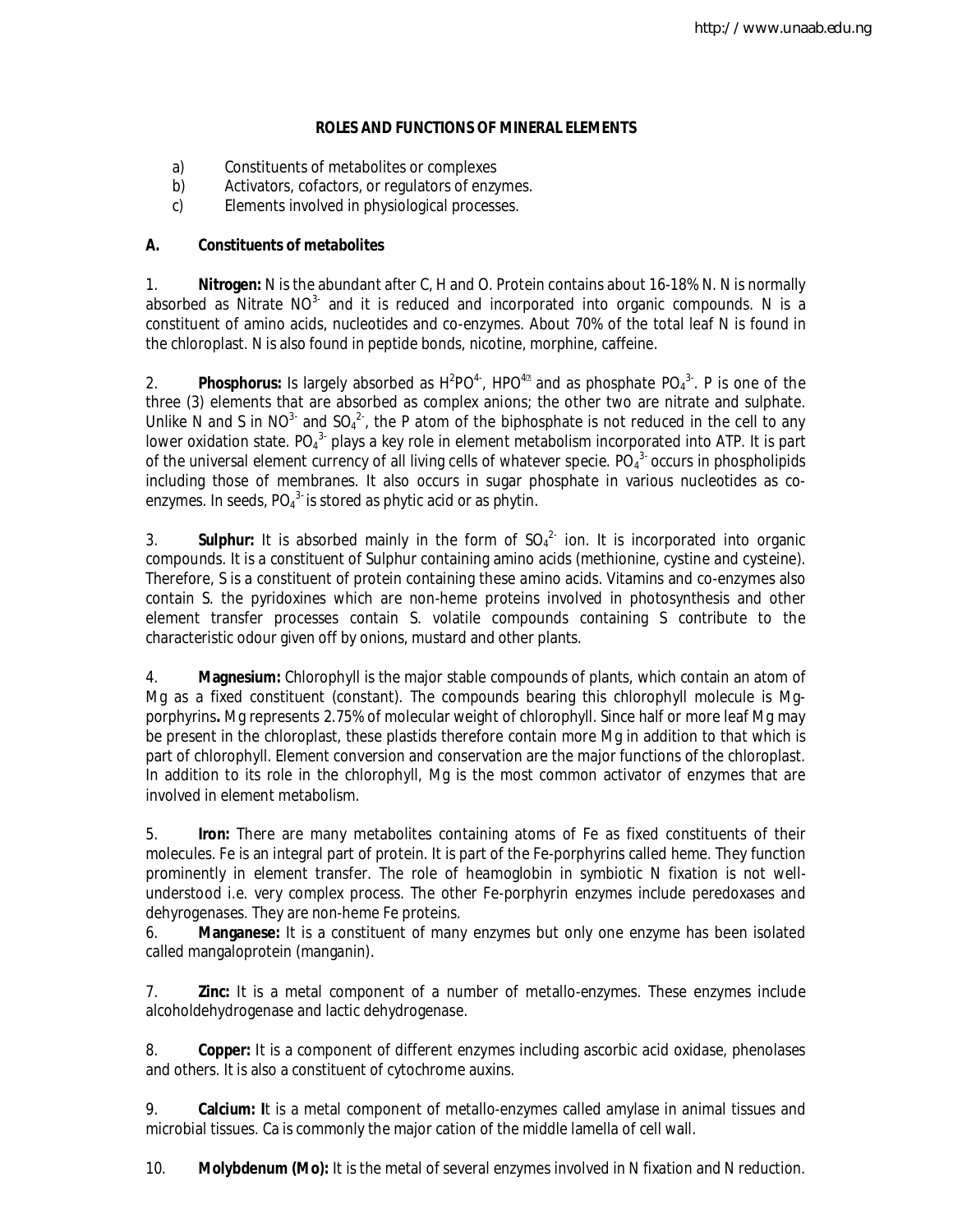11. **Cobalt:** It is a constituent of Vit. B<sub>12</sub> (Cyano-cobalamine enzyme). All N fixing systems require Co.

12. **Potassium, Chlorine and Boron:** No enzyme has been isolated containing these elements.

# **B. Nutrients as co-factors, activators or regulator of enzymes**

1. **Nitrogen:** Certain enzyme activities cannot be demonstrated if the organism has been grown in the absence of the substrate of such enzymes, but their activities become apparent when the organism is exposed to the substrate. Factors other than the substrate may also be instrumental in inducing the enzyme.  $NO<sup>3</sup>$  reductase enzyme (NR) is such an inducible enzyme in plants being induced by NO<sup>3-</sup> ion. This process of induction represents enzyme synthesis. NH<sup>4+</sup> activates some enzymes for which  $K^*$  is the main activator.

2. **Phosphorus:** P regulates many enzymic processes. Phosphorylation of ADP to ATP and its dependence on the concentration of  $PO<sub>4</sub><sup>3</sup>$  is important and is dependent on the presence of the  $PO<sub>4</sub><sup>3</sup>$ .

3. **Magnesium:** Is an activator of more enzymes than any other elements. It is a co-factor of nearly all enzymes acting on phosphorylated substrate. It is therefore of great importance in energy metabolism. Activation by Mg is not highly specific, Mn can frequently substitute for Mg. Mg also activates some enzymes not concerned with  $PO_4^3$  transfer.

4. **Manganese:** Mn is often substituted for Mg as an activator of PO<sub>4</sub><sup>3-</sup> transferring enzymes e.g. Agenase. Mn is prominent as an activator of enzymes involved in reactions of Krebs cycle.

5. **Molybdenum:** Functions mainly as a component of metalloenzymes rather than activator of enzymes. It plays a major role in the induction of nitrate reductase (NR).

6. **Chlorine:** Acts in conjunction with other enzymes in photosystem II (photolysis of water).

7. **Boron:** Plays a regulatory role in carbohydrate metabolism.

8. **Potassium:** It is the only monovalent cation essential for higher plants. It is an activator of numerous enzymes.

## **C. Roles of nutrients in physiological processes**

Numerous processes are governed by nutrient elements as substrates' component of metabolites, activators and inhibitors; they affect the rate of many enzymes catalyzed reactions. Highly integrated sequences of enzyme-catalyzed reactions are recognized as metabolic or physiological processes. The common method of investigating physiological functions of a given nutrient is to study the biochemical effects of its deficiency. When an essential element is efficient, growth is inhibited. When the element is re-supplied, there are two (2) obvious consequences:

- i) The content of that element in the plant will increase because of renewed absorption of it.<br>ii) Growth will resume if no other factor is inhibitory.
- Growth will resume if no other factor is inhibitory.

1. **Nitrogen:** An early dramatic symptom of N deficiency is a general yellowing of leaves – chlorosis due to an inhibition of chlorophyll synthesis. The internal appearance of the plastids is altered considerably. The resulting slow down of photosynthesis causing an N deficient plant to lack not only essential amino acids and also the machinery for the synthesis of necessary carbohydrate and Carbon skeleton for all manner of organic synthesis. Before chlorosis sets in, carbohydrate including starch may accumulate since they are not utilized for protein synthesis because of the deficiency in amino acids. Plant absorb N in NO<sub>3</sub> or NH<sub>4</sub><sup>+</sup>. Absorption of NH<sub>4</sub><sup>+</sup> results in the reduction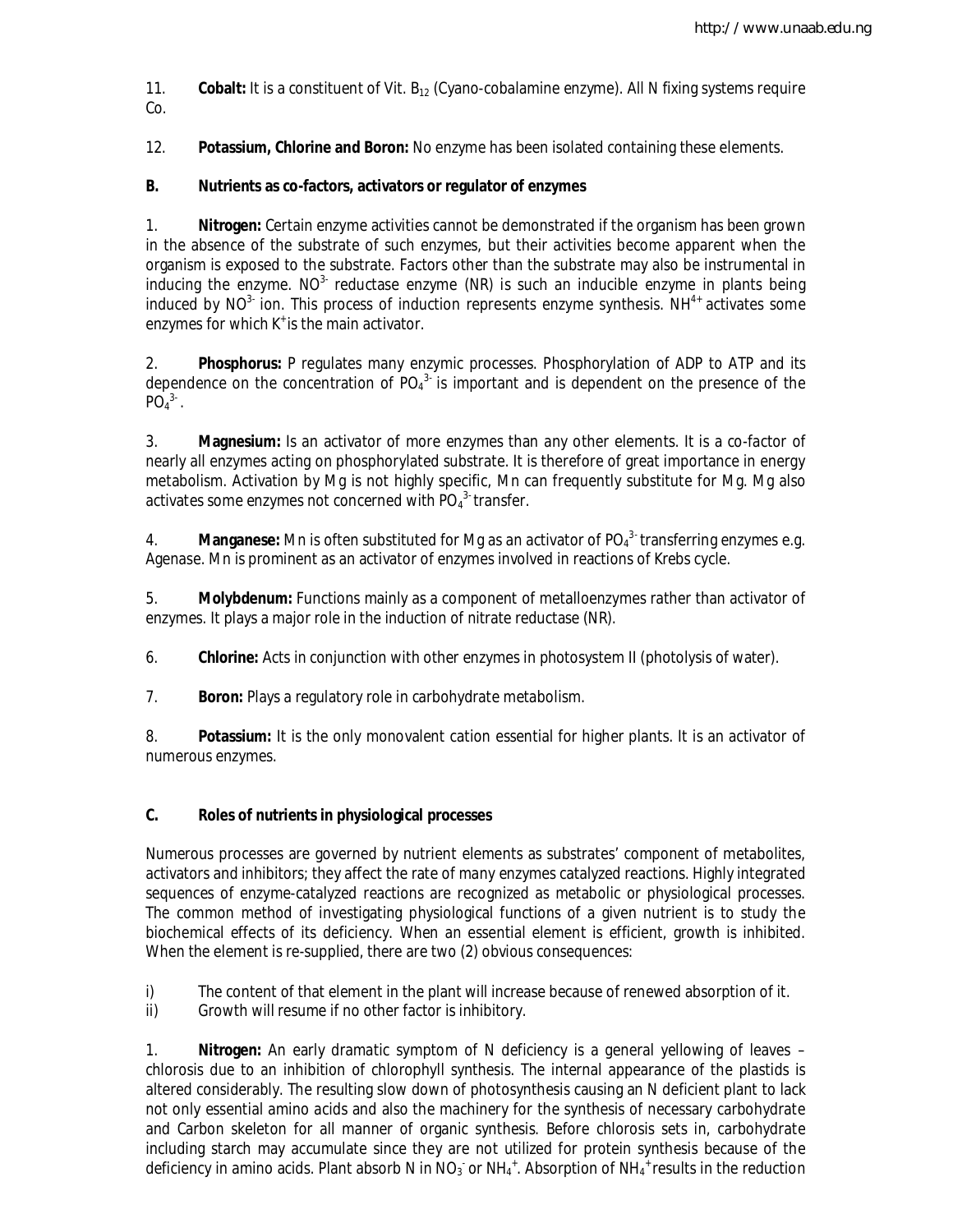of the P<sup>H</sup> of the medium, whereas the absorption of NO3<sup>-</sup> has the opposite effect. In most well aerated soils, NO<sub>3</sub> is the principal form of available N. some plants can also utilize ammonium N. low P<sup>H</sup> reduces availability of some microelements e.g. Cu, Mn, Fe. The structure of the chloroplast is affected under the condition of  $NH_4$ <sup>+</sup> toxicity.

2. **Phosphorus:** Plays a major role in element metabolism i.e. it is necessary for ATP synthesis and phosphorilated compounds. The deficiency of P causes immediate and severe disruptions of metabolism and development. P promotes the absorption of Molybdate by plants. The chloroplast of P deficient plants show various abnormalities but the obvious and most common deficiency of P is purple colouration of leaves.

3. **Sulphur:** The consequences of S deficiency are low level of carbohydrate and build up of soluble N fractions including nitrate. In S deficiency, there are fewer cytoplasmic inclusions and their appearance are abnormal.

4. **Magnesium:** As a constituent of chlorophyll and as an activator of numerous enzymes, its deficiency affects every facets of metabolism in plants. Chlorosis is an early symptom followed by diminished photosynthesis. In Mg deficient plant, the fine structure of the chloroplast becomes abnormal.

5. **Iron:** It is essential for chlorophyll synthesis. The appearance of chloroplast is changed if Fe is deficient i.e. the no and the size of grana are much reduced. Element relation is also disrupted when Fe is deficient because Fe contains element carriers.

6. **Manganese:** It is also a prominent component of chloroplast because it is involved in photolysis of water (light reaction) and it participates in the reaction leading to the evolution (giving up) of  $O<sub>2</sub>$ .

7. **Zinc:** Zn deficiency is termed 'little leaf' or resetting. Rosetting is the failure of internodes to elongate causing the leaves of several nodes to lie together in a plane. The masked Zn deficiency on growth results from its influence on the auxin level. The concentration of IAA in Zn deficient tissue drops well before visible symptoms become apparent and upon resupplying Zn, it rises. Protein synthesis, which is mediated by RNA, is regulated by the concentration of Zn.

8. **Copper:** Cu deficiency interferes with protein synthesis and causes an increase in soluble N compound.

9. **Molybdenum:** Mo deficient plants have lower level of sugar and ascorbic acid. Concentrations of most amino acids are usually low in Mo deficient plants.

10. **Chlorine:** CI is required in the evolution of  $O^2$  by photosystem II in photosynthesis. CI deficient plants have the tendency to wilt.

11. **Boron:** Growing points of both shoot and root stops elongation when Bo is deficient, and if severe deficiency continues, they become discoloured, disorganized and die.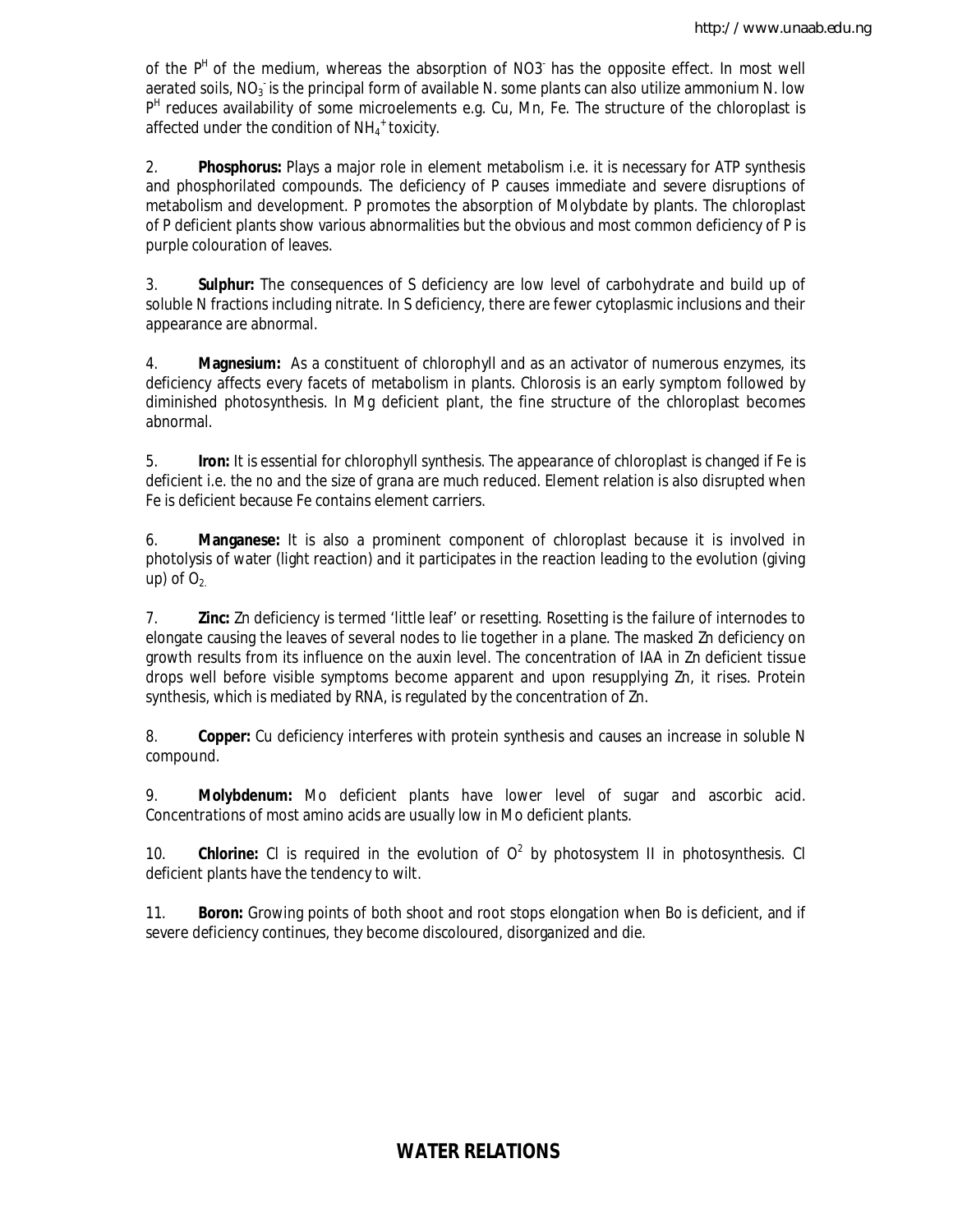## **Learning Expectations:**

- 1. Functions of water in crop plant
- 2. Physical and chemical properties of water
- 3. Concept of water potential and its components
- 4. Water relationship of whole plant (Soil-Plant-Atmosphere Continuum (SPAC)
- 5. Factors controlling rate of water uptake
- 6. Water deficit, water use strategy and crop yield

### **Functions of water in Crops:**

- 1. Cell Enlargement: The growth process in plant is directly related to the uptake and transportation of water into the cell. Presence of water deficit would greatly compromise growth process
- 2. Structural support
- 3. Evaporative cooling
- 4. Substrate for biochemical process in crops
- 5. Transport of solutes in the crop plant

## **Physical and chemical properties of water**

- 1. Bipolarity: The angular arrangement of oxygen and hydrogen in water molecule leads to the emergence of bipolarity. The covalent bond resulting from this bipolarity results in hydrogen bond when two water molecules are found together in a medium. All the properties the physical and chemical properties of water are as a result of this hydrogen bond between water molecules.
- 2. Liquid at physiological temperature: Because of the strength of this hydrogen bond, water remains a liquid at physiological temperature, despite this comparative smaller molecular weight with respect to other molecules.
- 3. Incompressibility: As a liquid, water is incompressible, observing all the laws of hydraulics.
- 4. High Latent heat of Evaporation: The amount of heat needed to transform 1 gram of water into vapour is high, owing to the strong hydrogen bond greater than Van der Waals force. This particular property is very important most especially during transpiration of water vapour leading to evaporative cooling.
- 5. Cohesion and adhesion: Attraction of similar molecules leads to cohesion. This property was presumed to explain the upward movement of water in the xylem. Adhesion is the attraction of dissimilar molecules between water and other polymers. This wetness property has important property has important implications in water relations.

### **Concept of water potential**

To better describe water quantitatively, it was observed that thermodynamic concepts could be used. In this case the property of water was described with respect to its potential energy, which is its capability to do work. Pure water was conventionally adopted as the standard water potential, above which it is impossible to obtain higher magnitude of value. The value for pure water is zero. The unit for expressing water potential is Mega Pascal.

The components of water potentials are as follows:

- 1. Solute potential
- 2. Turgor pressure potential
- 3. Matric potential
- 4. Gravitational potential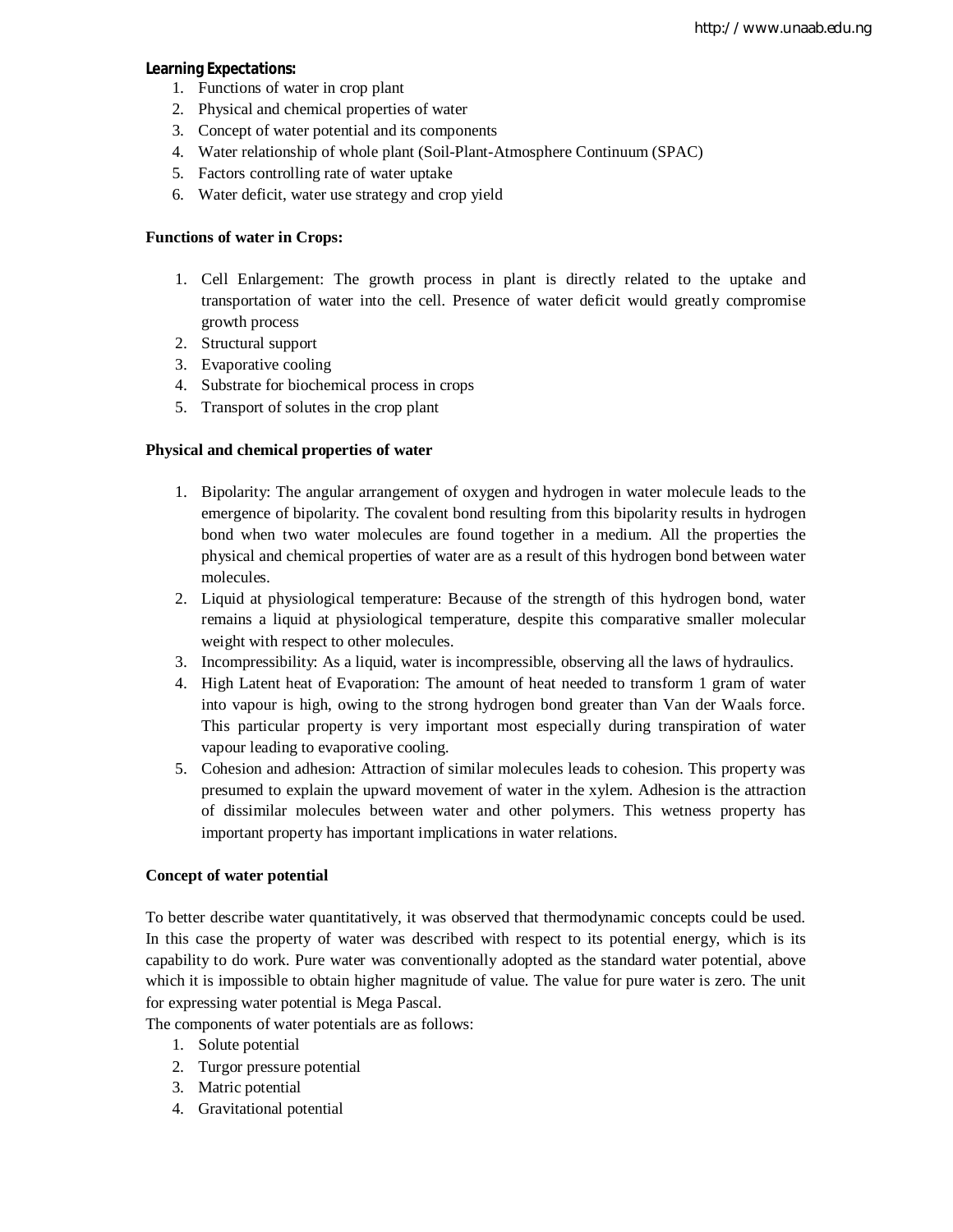Solute water potential is determined by the concentration of the solute present. It decreases with increase in solute concentration, thus its negative value. Turgor pressure potential value could be positive or negative. In a flaccid cell, where there is a net outward movement of water molecule, the value for turgor pressure potential is negative, creating tension; conversely with net inward movement of water into the cell, leading to turgid cell, the value becomes positive or positive hydrostatic pressure. The balance between negative value of solute potential and positive value of Turgor Pressure potential creates a balance, leading to negative water potential, since it is a rarity to have pure water in a cell. Matric Potential is as a result of the adhesion property of water, it is most prominent during the movement of water in the soil. Gravitational potential increases when water is raised above a height above a reference point. Water flows down gravitational potential gradient, all things been equal. At the microscopic level of the plant vascular tissue one may omit the role of gravitational and matric potential components of water potential, though their relevance increases with the increase in organizational level of the plant.

1 Atmosphere = 760mmHg @ Sea level,  $45^{\circ}$  latitude

 $= 1.013$  bar  $= 0.1013 MPa$  $= 1.013 \times 10^5$  Pa

Water potential components:

 $\Phi w = \varphi s + \varphi t + \varphi m + \varphi g$ 

Where:

Φw – Water potential Φs – Solute potential Φt – Turgor potential Φm – Matrix potential Φg – Gravitational potential

> **Interrelationships among the water potential parameters as illustrated in Hofler Diagram**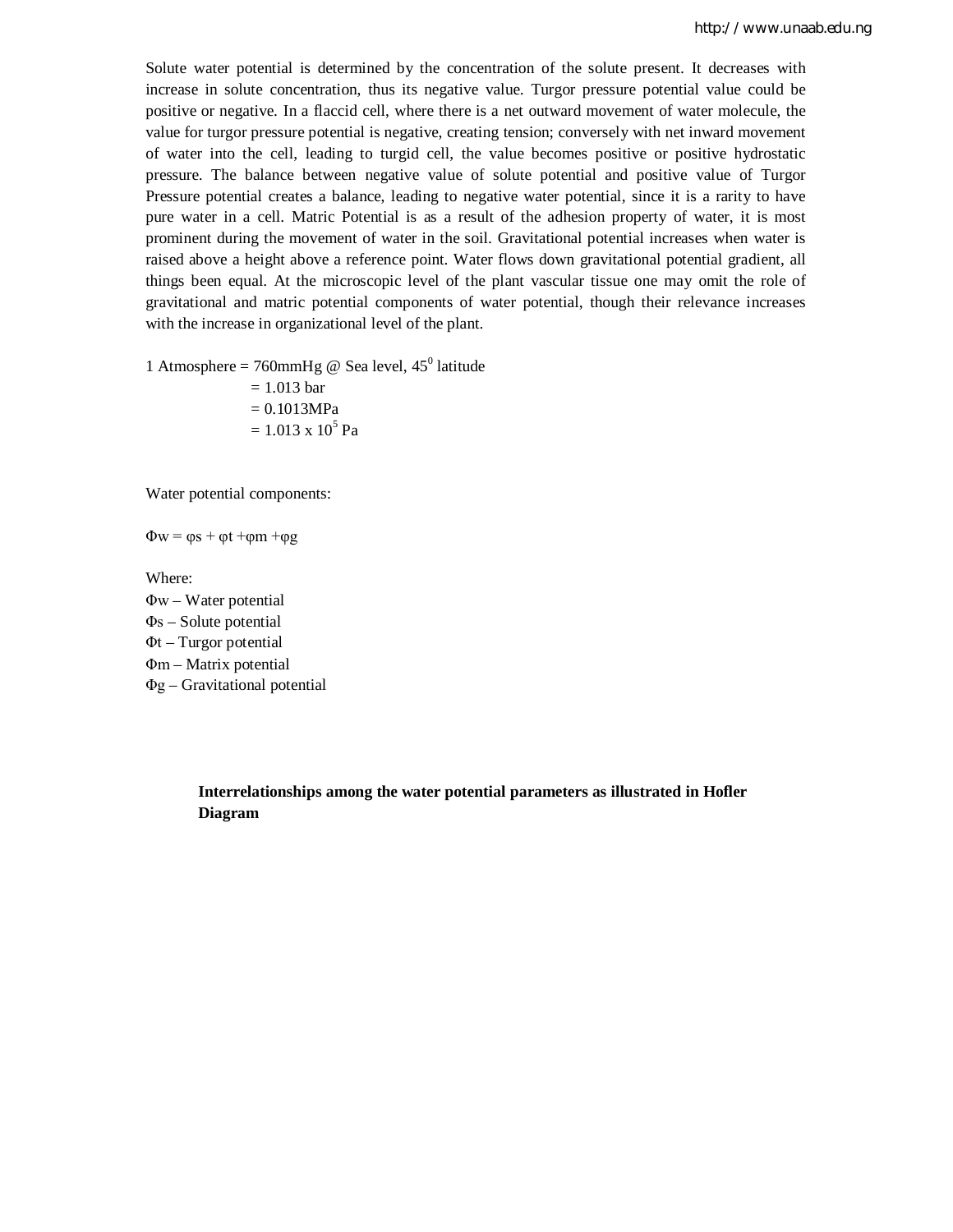

- Slope of  $Y_p$  curve yields the volumetric elastic modulus (e)
	- e is a function of the rigidity of the cell wall
	- High value indicates a rigid wall for which a small vol. change translates into a large drop in  $Y_p$
	- e decreases as  $Y_p$  falls b/c walls are rigid only when  $Y_p$  is high

**This particular diagram shall be discussed in the class with examples.**

**Tab.1 Driving forces of water in SPAC**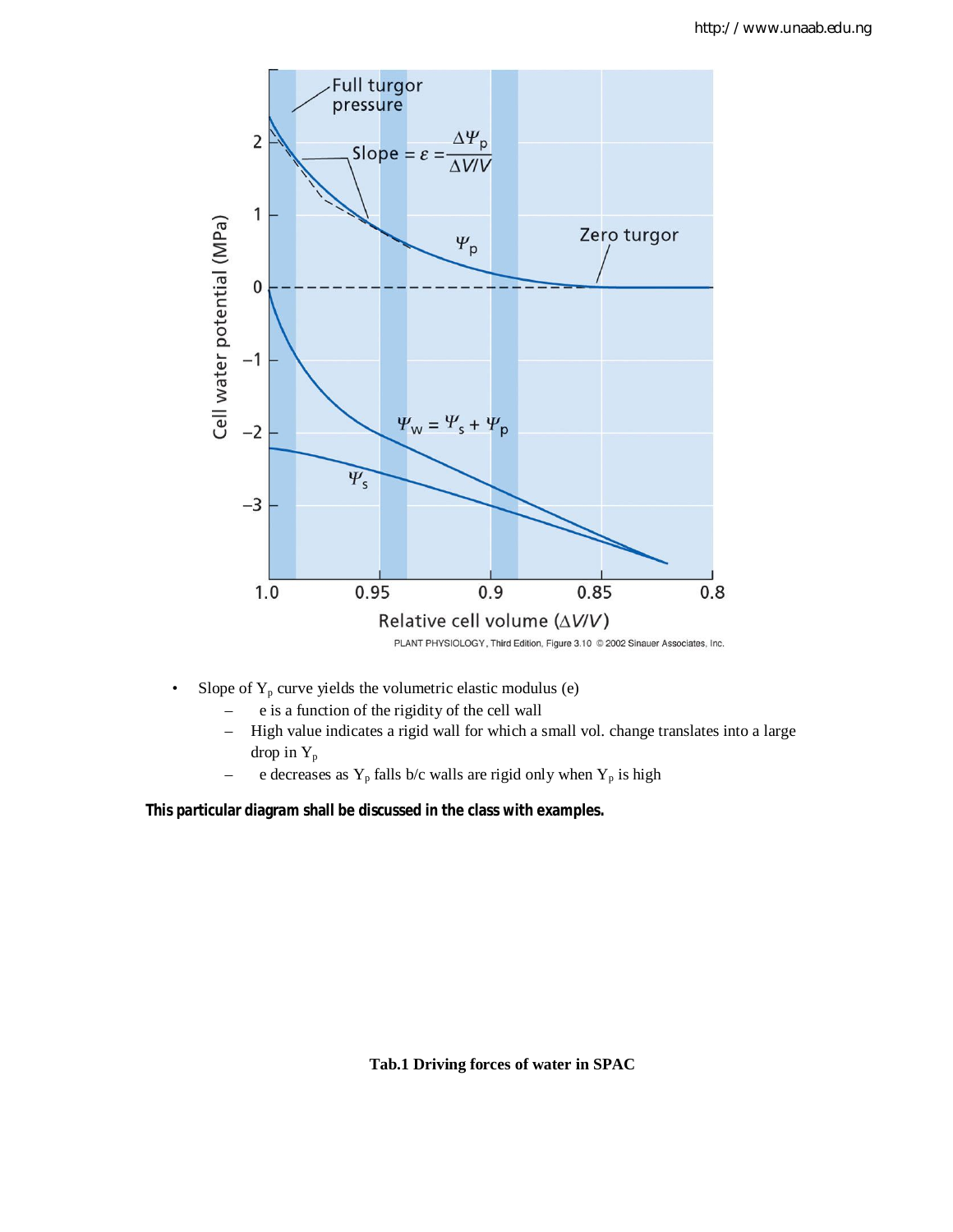| <b>Process</b>   | <b>Driving forces</b>                                                       |  |  |
|------------------|-----------------------------------------------------------------------------|--|--|
|                  |                                                                             |  |  |
|                  |                                                                             |  |  |
| <b>Diffusion</b> | Concentration gradient                                                      |  |  |
|                  | <b>Fick's Law</b>                                                           |  |  |
|                  | $\text{Js} = -\Delta s \Delta c / \Delta x$                                 |  |  |
|                  | Where; $Js - Rate$ of solute diffusion                                      |  |  |
|                  | $\Delta s$ – Diffusion coefficient, measures ease of substance movement via |  |  |
|                  | a medium                                                                    |  |  |
|                  | $\Delta c/\Delta x$ – Concentration gradient                                |  |  |
|                  | $\Delta c$ – Difference in concentration                                    |  |  |
|                  | $\Delta x$ – Difference in distance                                         |  |  |
|                  |                                                                             |  |  |
| <b>Bulk</b>      | Pressure gradient                                                           |  |  |
| Flow             | Volume = $\pi r^4 \Delta P / \Delta x / 8 \eta$                             |  |  |
|                  | Where:                                                                      |  |  |
|                  | Volume - Flow rate                                                          |  |  |
|                  | $r - Radius$                                                                |  |  |
|                  | $\pi$ – Viscosity of liquid                                                 |  |  |
|                  | $\Delta P$ – Difference in pressure<br>$\Delta x$ – Difference in distance  |  |  |
|                  |                                                                             |  |  |
|                  | $\Delta P/\Delta x$ – Pressure gradient                                     |  |  |
| <b>Osmosis</b>   | Composite forces (Concentration and pressure gradient)                      |  |  |
|                  |                                                                             |  |  |
|                  |                                                                             |  |  |
|                  |                                                                             |  |  |

# **Tab.2 Water relationship of whole plant (Soil-Plant-Atmosphere Continuum)**

| <b>Medium/Interface</b> | <b>Process</b>                             | <b>Driving force</b>                                   | Pathway                                                         |
|-------------------------|--------------------------------------------|--------------------------------------------------------|-----------------------------------------------------------------|
| Soil                    | Water movement<br>in the soil/Bulk<br>Flow | Pressure gradient                                      | Soil Particles                                                  |
| Soil-Plant<br>Interface | Water uptake                               | Composite force<br>$\varphi_w = \varphi_s + \varphi_p$ | Apoplast<br>$\circ$<br>Symplast<br>O<br>Trans-<br>O<br>membrane |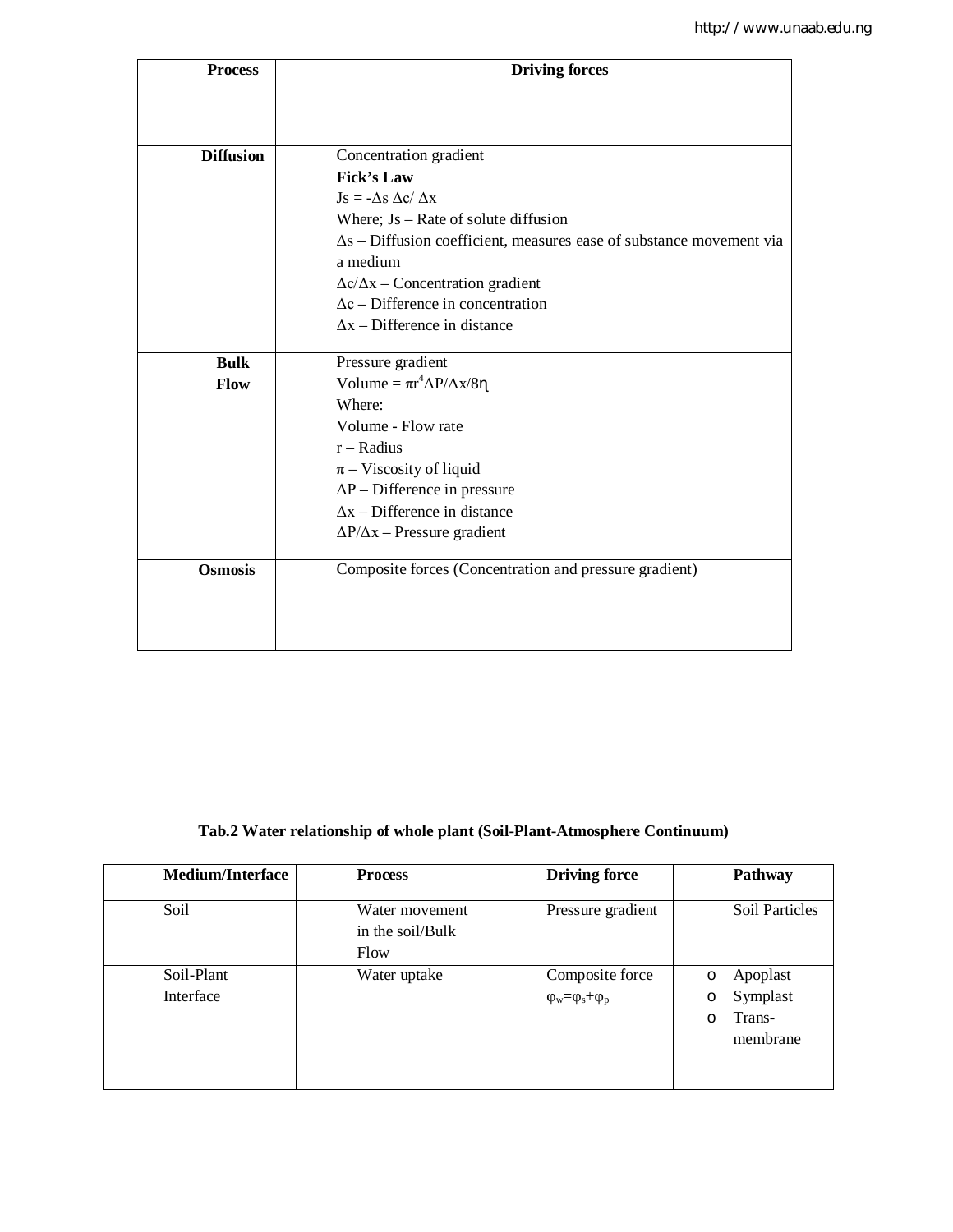| Plant            | Long distance   | Pressure gradient | Xylem         |
|------------------|-----------------|-------------------|---------------|
|                  | transport       |                   |               |
|                  | (Cohesion-      |                   |               |
|                  | tension)        |                   |               |
| Plant-Atmosphere | Transpirational | Gradient of water | Stomata<br>O  |
|                  | pull of water   | vapour            | Cuticle<br>O  |
|                  |                 | concentration     | Lenticle<br>O |
|                  |                 | (Diffusion)       |               |
|                  |                 |                   |               |

### **Models of water uptake in plants**

## **Cohesion-tension Model**

This model proposes that transpiration of water from the plant leads to the emergence of cohesion among similar water molecules, leading to the build up of negative hydrostatic pressure or tension. The emergence of tension increase tensile strength, which is the ability of water molecule to resist pulling force and by capillary action, water is being pulled up along the xylem. Where gas bubble are trapped in the water column, with an indefinite expansion of this bubble, a collapse of tension in the liquid phase is been observed, thus leading to cavitations. This phenomenon breaks the water column, resulting in reduced water uptake by plant.

Check this URL for animated version of this model: http://academic.kellogg.edu/herbrandsonc/bio111/animations/0031.swf

Other resources:

http://www.mm.helsinki.fi/mmeko/kurssit/ME325/kuljetusprosessitkertaus.pdf http://www.uoguelph.ca/plant/courses/pbio-3110/ www.mm.helsinki.fi/mmeko/kurssit/.../kuljetusprosessitkertaus.pdf

### **Root Pressure Model**

An alternative model for the uptake and transportation of water in the plant is the root pressure model. The mechanism is as follows; absorption of solute leads to a reduction of solute potential in the plant cell, by concentration gradient water is being transported along the xylem tissue creating increase in positive hydrostatic pressure or root pressure, thus facilitating water uptake. Excessive uptake of water could lead to guttation, a phenomenon whereby liquid droplets are formed at the edges of the leaf most especially in the morning.

# **Water deficit, water use strategy and crop yield (This topic is optional, it would have been covered in the previous lectures)**

Disequilibrium experienced between water supply and demand creates water deficit in plants. Alternatively, the concept could be envisaged as a situation when water content in the cell/ tissue is less than highest water content exhibited at hydrated state. In fields, drought conditions leads to water deficit accompanied with high temperature. This is a climatic condition.

The response of plant to water stress, which is when water is limiting, is varied and physiological responses are observed at different levels of organisation of the crop. Strategically, plant could avoid or tolerate water deficit. In avoidance, the plant could synchronise his phenology with the growing season in other to optimise the available resources for proper growth and development. With tolerance there must be specific mechanism to ensure availability of water and water use efficiency. Tolerance or resistant strategy involves: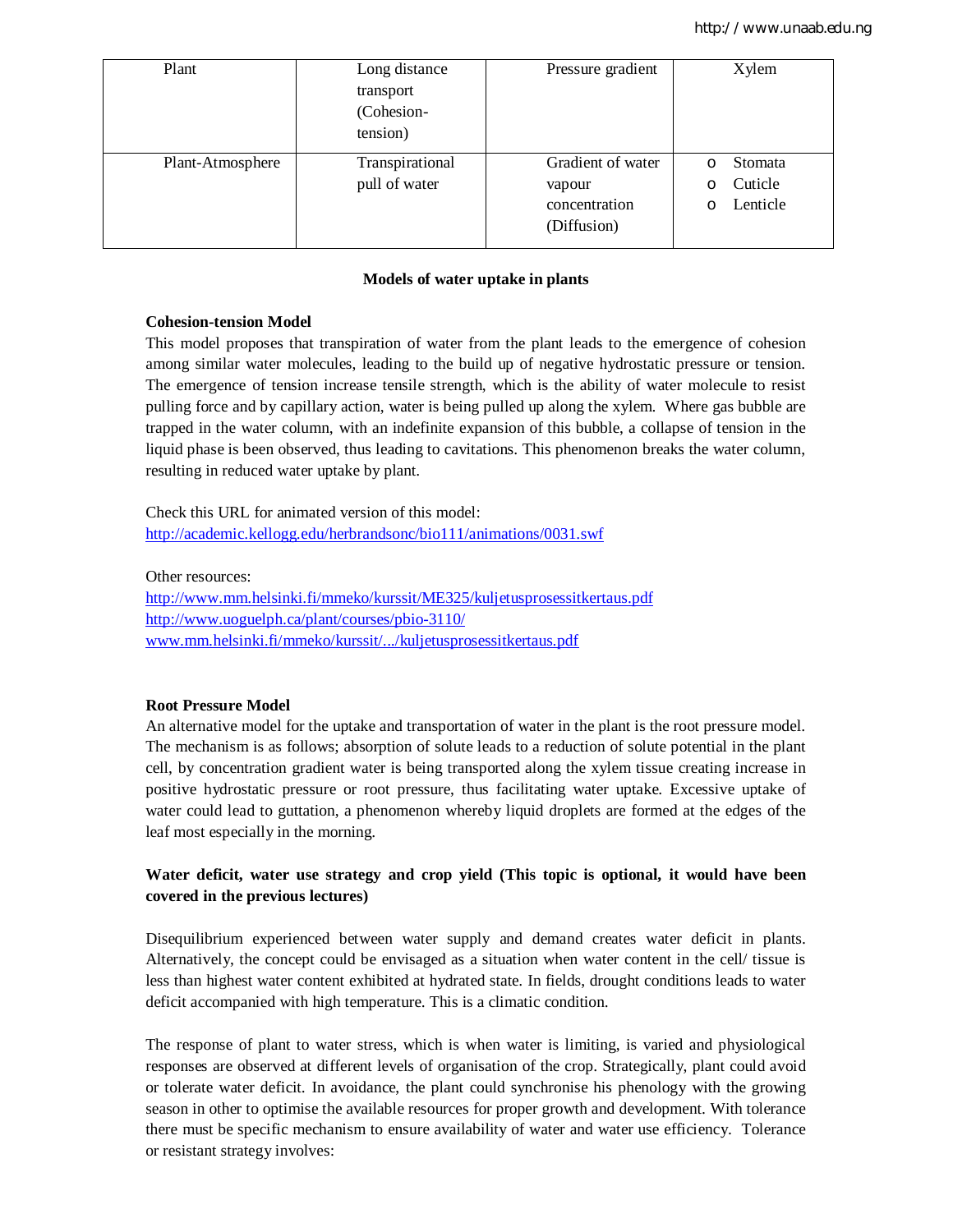- 1. Desiccation tolerance at high water potential
	- a. Water saver, use water conservatively; example succulent
	- b. Water spender, aggressive consumption of water; example Ephemerals
- 2. Desiccation tolerance at low water potential, possess the ability to function while dehydrated; xeromorphic plants/ non-succulent. There are two strategy for desiccation tolerance at reduced water deficit:
	- a. Acclimation, which is transient and phenotypic in nature
	- b. Adaptation, which is constitutive and genotypic in nature

Dimension of acclimation are as follows:

- I. Osmoregulation the process of accumulation of solutes in cells independent of cellular volume change. The implication is reduced water potential, osmotic potential and through water uptake increased cellular turgor. The solutes accumulated could be:
	- a. Compatible
		- i. Nitrogen containing, e.g. Proline, glycine betaine
		- ii. Non-Nitrogen containing, e.g. sugar alcohol (Sorbitol, mannitol)
	- b. Non-compatible, e.g. Inorganic ions
- II. Reduced growth
- III. Phenological variability or phenotypic plasticity (Determinate and indeterminate growth)
- IV. Energy dissipation through
	- a. Reduced growth of leaf
	- b. Changes in leaf orientation (Para and diaheliotropism)
	- c. Leaf modification
		- i. Wilting
		- ii. Rolling
		- iii. Pubescence

Dimensions of adaptation:

- 1. Crassulacean Acid Metabolism (CAM)
- 2. Metabolic changes via gene expression; synthesis of new protein types such as aquaporin, Ubiquitin, Late Embryonic Abundant protein.

From the cellular level, emergence of water deficit results in the decrease in the cellular water content, leading to shrinkage of cell and the relaxation of cell wall. Decrease in volume leads to increase in solute concentration, favouring reduced turgor pressure. Experimental results indicated that there is a synthesis of endogenous growth inhibitors (ABA and  $C_2H_2$ ), changes in pH value and inorganic ion distribution. The consequence of these changes is the reduction in the expansion of leaf or leaf growth as expressed in the number of leafs or other growth parameters of the shoot. In the case of severe water deficit, reduction in total leaf area, increase senescence and leaf abscission accompany water deficit. If water deficit is mild the plant experiences reduction in transpiration rate via stomata closure increased heat dissipation and increasing resistance to liquid phase water flow.

At the crop level, reduced crop growth through stomatal regulation, as a result of water stress is reflected in reduced Leaf Area Index, thus compromising the radiant energy absorption capacity and its utilization efficiency (Radiant Energy Utilisation Efficiency). What is eventually experienced is reduced internal concentration of Carbon Dioxide and reduced Transpiration rate through the stomata. With reduced internal concentration of  $CO<sub>2</sub>$ , carbon assimilation is equally affected reflecting in reduced Harvest Index and ultimately yield.

Where water a limiting factor, crop performance is expressed as:  $Y_E = W \times W_{Transp} \times WUE \times HI$ Where: W: Amount of available water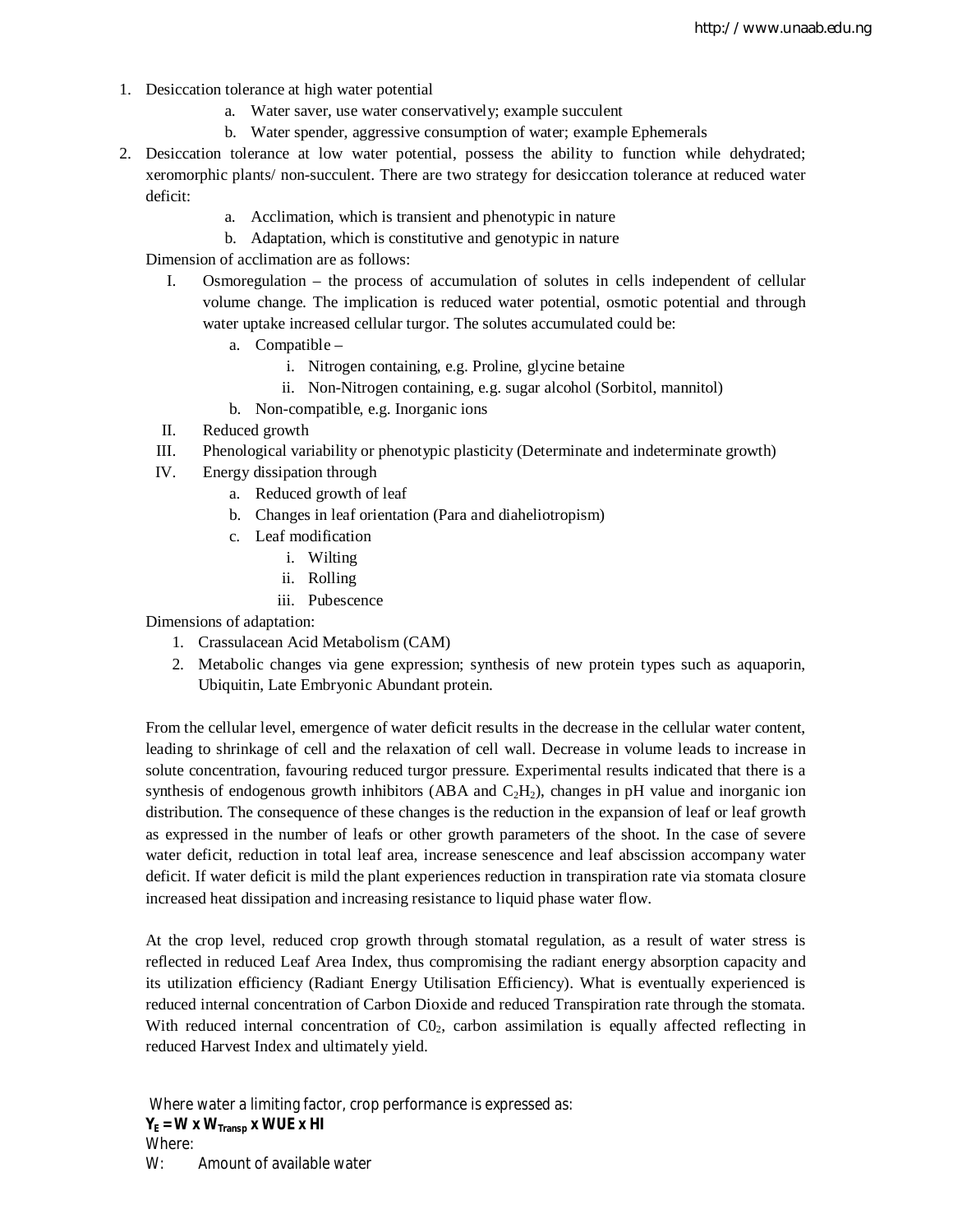W<sub>TRANSP</sub>: Water Transpired WUE: Water use efficiency HI: Harvest Index **WUE: (Pa – Pi)/ 1.6 (VPi – VPa)** Where:

Pa: Partial Pressure Air Pi: Partial Pressure Inside VPi: Vapour Pressure Inside VPa: Vapour Pressure Air

Total amount of water consists of the available and unavailable water in the soil. The available water in the soil is a function of the texture/structure and the volumetric water content. With soil water potential less than root water potential, the water content in the soil reaches the wilting point at which the water becomes unavailable to the plant. Conversely, with increasing wetting of the soil water, soil water potential increases, becoming more available to the plant. The volumetric water content increases up to a point at which drainage of water against gravity cannot be avoided, the field capacity. The colloidal contents of the soil predispose the water to be adhered to it, thus making water available to plants. Interrelationship between soil, plant and the atmosphere is expressed conceptually via Soil-Plant-Atmosphere Continuum.

Physiologically, water use efficiency is the ratio between assimilation of carbon and transpiration. Factors responsible for increasing water use efficiency could be deduced from the equation above; decreasing partial pressure of carbon dioxide inside the cell will increase the partial pressure gradient between the leaf plant and the atmosphere, increasing carbon assimilation, assuming carbon assimilatory capacity is non-limiting in the plant. Another option is to increase the vapour pressure in the atmosphere, by increasing ambient temperature. This will minimize transpiration flux from the plant since in most cases the vapour pressure in the plant is more than that of the ambient atmosphere. Increasing stomatal conductance linearly increases transpiration but response of carbon assimilation is curvilinear. Initially, carbon assimilation responds linearly, when carbon concentration is no more limiting the curve reaches a plateau.

Transpiration is constrained physically and physiologically. The physical forces at play in evaporation are expressed in the Ficks equation as indicated above.

Concentration of gases is better expressed as partial pressure, while the between gases is quite difficult to express, the whole equation is better expressed as changed in partial pressure of gases, while the distance and diffusion coefficient is both expressed as diffusion coefficient (g). Physiologically, evaporation is regulated by stomatal aperture, which is equally dependent on certain environmental factors. Light affects photosynthesis, which leads to reduction in partial pressure of carbon dioxide inside the cell, leading to negative feedback loop for the opening of the stomata. Increase temperature affects rate of photosynthesis, displaying the aforementioned reaction. Alternatively, with an increase in temperature the rate of transpiration increases, reducing leaf water potential and turgor, eventually resulting in stomatal closure. Reduced soil water potential equally result in reduction in leaf water potential, increasing formation of ABA and the eventual closure of stomata.

**Nitrogen Metabolism -nitrogen fixation**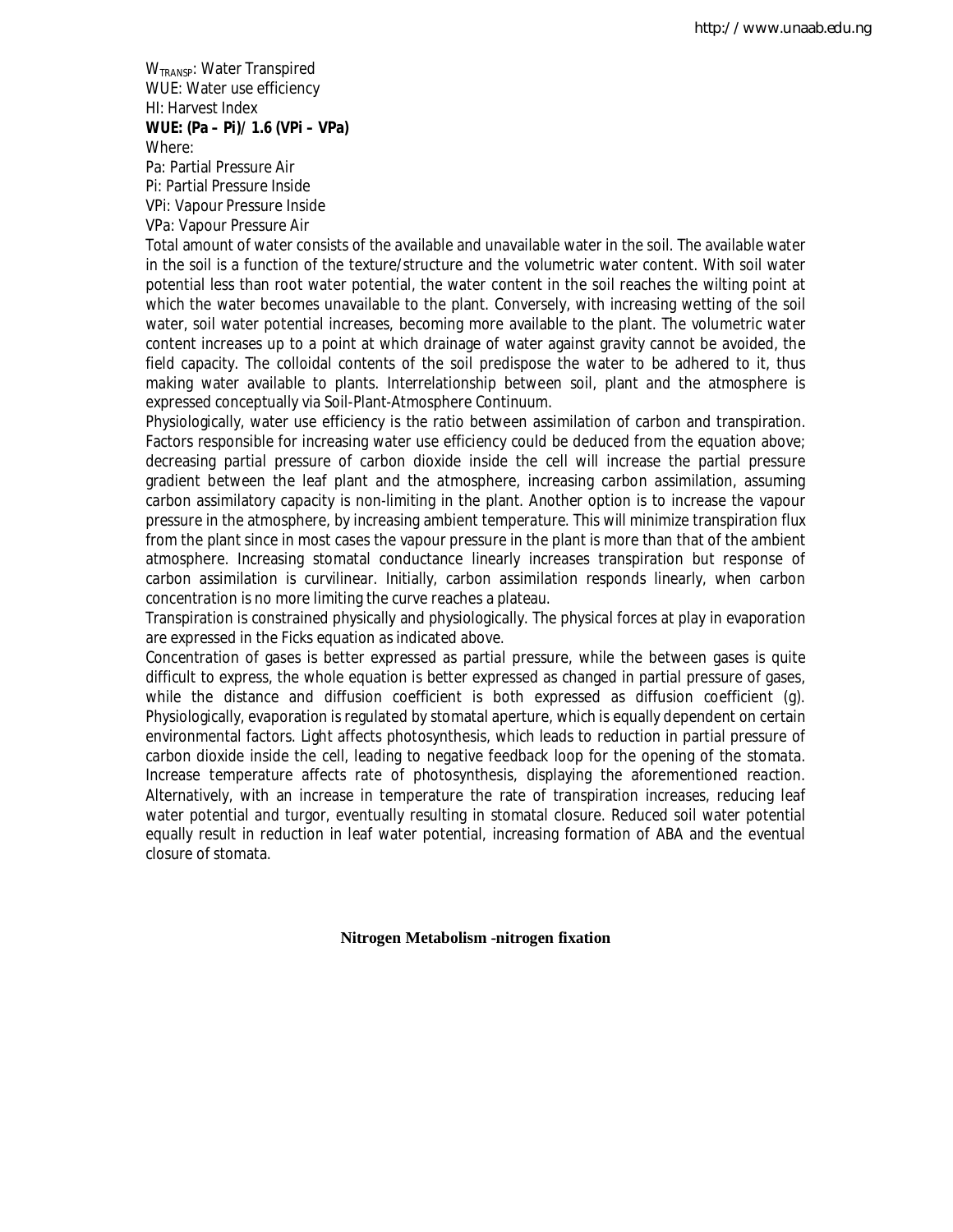

There are anabolic and catabolic pathways in nitrogen metabolism. Anabolic metabolism:

- 1. Nitrogen Fixation
	- a. Physical
		- b. Industrial
		- c. Biological: This process is mediated via the action of nitrogenase.
			- i. Asymbiotic(Free living)
				- 1. Bacteria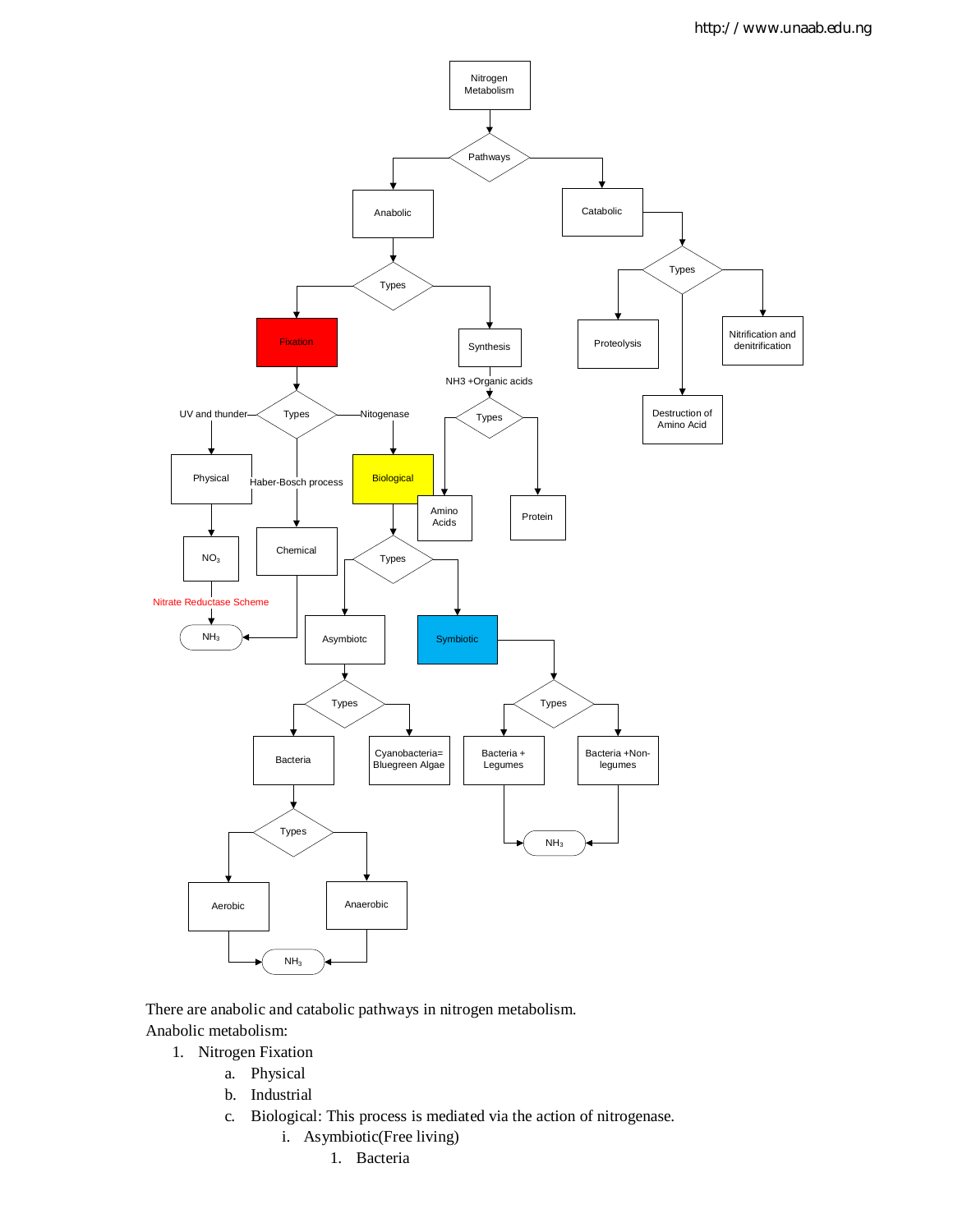- a. Aerobic
	- i. Obligate, e.g. Azotobacter
	- ii. Facultative, e.g. Bacillius
- b. Anaerobic (Photosynthetic, non-photosynthetic)
- 2. Cyanobacteria (Phototrophs)
- ii. Symbiotic
	- 1. Bacteria
		- a. With legumes (Rhizobium)
		- b. Non legumes (Frankia)
	- 2. Non Bacteria
		- a. Cyanobacteria with higher plant (Nostoc)
		- b. Cyanobacteria with lower plants (Tiny water fern and anabaena)
- 2. Synthesis of nitrogen containing organic compounds; amino acid and protein.

During Nitrogen fixation, there is the conversion of gaseous nitrogen into nitrogenous salts. When nitrogen is fixed physically, the following process takes place:

 $N_2 + O_2$  2NO  $2NO + O_2$  2NO<sub>2</sub>  $2NO<sub>2</sub> + H<sub>2</sub>O$   $\longrightarrow$   $HNO<sub>2</sub> + HNO<sub>3</sub>$  $HNO<sub>3</sub> + Ca<sup>2+</sup>$   $\longrightarrow$  Ca  $(NO<sub>3</sub>)<sub>2</sub>$ 

The above reaction is mediated by UV and thunder. The inorganic NO3 formed from this process is further assimilated through the scheme represented below:

Nitrate Reductase Scheme NO<sup>3</sup> NO<sup>2</sup> (NOH)<sup>2</sup> NH2OH NH<sup>3</sup> 1 2 3 4

- 1- Nitrate Reductase
- 2- Nitrite Reductase

.

- 3- Hyponitrite Reductase
- 4- Hydroxylamine Reductase

When the above process is under industrial setting at high temperature and pressure, a process known as the Haber-Bosch process, it is referred to as industrial fixation of Nitrogen.

In agricultural production, the presence of symbiotic bacteria with cultivated crop is highly important, must especially in mixed cropping system for sustainable agriculture. They are a veritable source for nitrogen in the soil. The mechanism of the symbiotic relationship between legumes and nitrogen fixing bacteria is as follows:

- 1. Host recognition by bacteria
- 2. Influx of microorganism into the host plant via the root hair
- 3. Migration of the microorganism into infestation thread
- 4. Formation of bacteriod
- 5. Production of leghaemoglobin